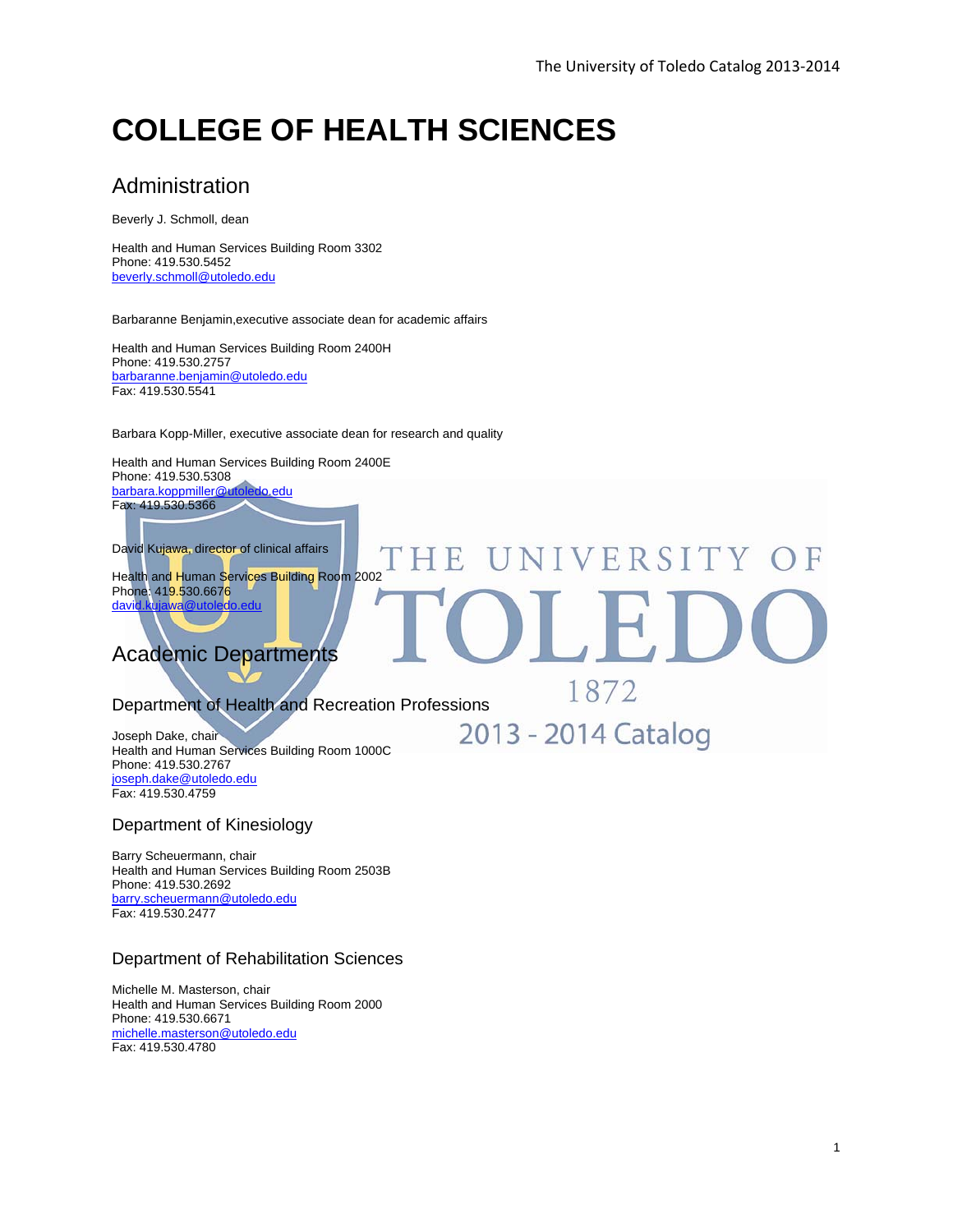### Academic Support Services

Office of Student Services Gillham Hall Room 3100 Phone: 419.530.2495

Tom York, director Gillham Hall Room 3100W Phone: 419.530.2495 tom.york@utoledo.edu

Kristin Payne, academic adviser Gillham Hall Room 3100X Phone: 419.530.2495 kristin.payne@utoledo.edu

Staci Sturdivant, academic adviser Gillham Hall Room 3100S Phone: 419.530.2495 staci.sturdivant@utoledo.edu

Heather Tessler, academic adviser Gillham Hall Room 3100P Phone: 419.530.2495 heather.tessler@utoledo.edu

# COLLEGE OF HEALTH SCIENCES

# Degrees/Programs Offered THE UNIVERSITY

The college offers an array of bachelor's degrees and post-baccalaureate certificates.

The following undergraduate degrees, undergraduate minors or certificates are available:

### **Athletic Training** (degree)

**Exercise Science** (degree or minor) The following concentrations are available: Human Performance and Fitness Promotion Pre-Occupational Therapy Pre-Physical Therapy Pre-Physician Assistant

2013 - 2014 Catalog

1872

**Health Care Administration** (degree) **Health Information Administration** (degree or post baccalaureate certificate) **Public Health** (degree or minor) **Recreational Therapy** (degree) **Respiratory Care** (degree) **Speech Language Pathology** (degree)

### Admission Policies

To be admitted to the College of Health Sciences at The University of Toledo, direct-from-high-school students need a minimum cumulative high school grade point average (GPA) of 2.7 or ACT of 21.

Students not qualifying for admission to the College of Health Sciences will be admitted through The University of Toledo's portal in YouCollege. Students who want to transfer into the College of Health Sciences must earn 12 hours of college-level work with a minimum cumulative GPA of 2.5 to enroll as a Health Sciences major.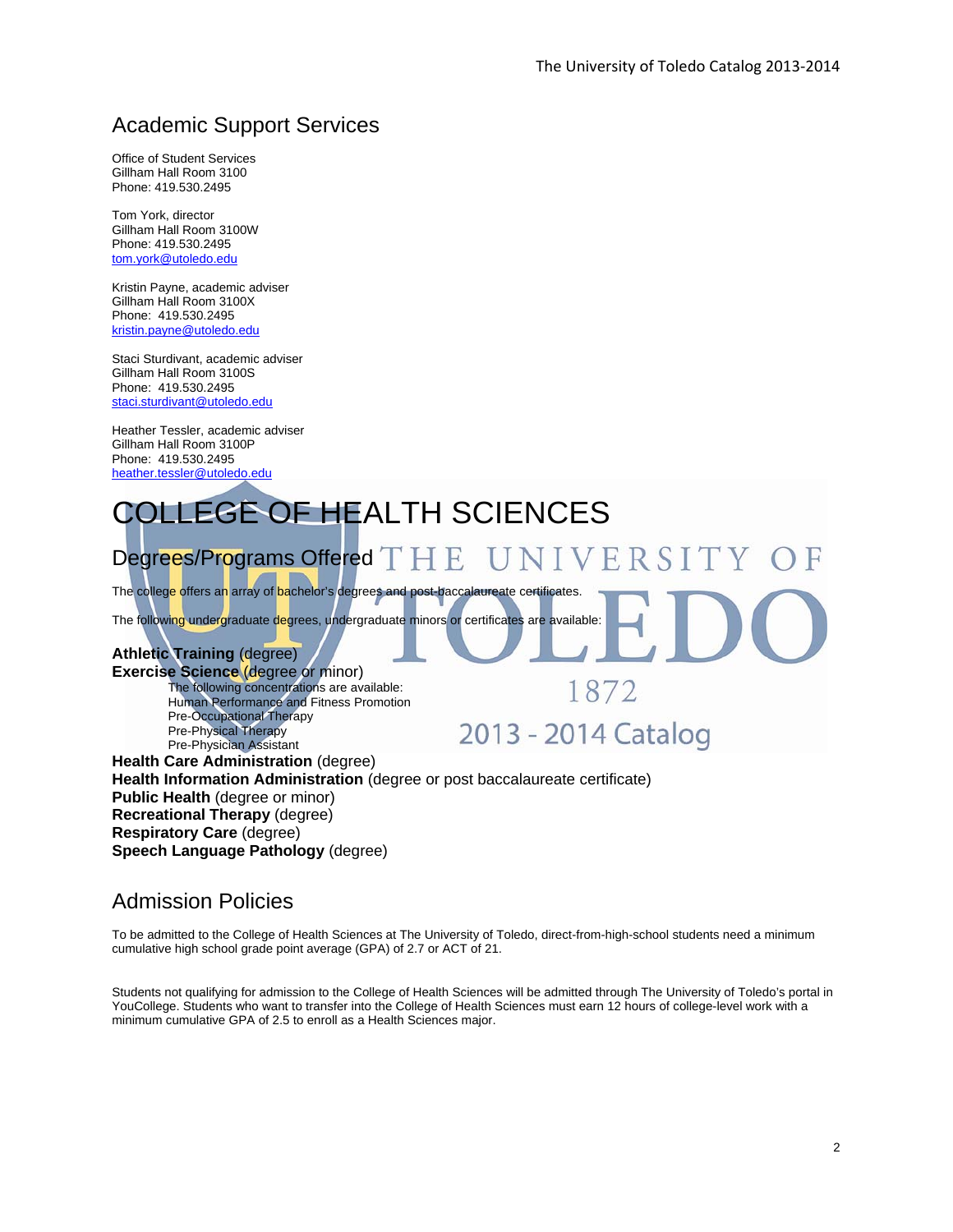### Selective/Limited Admission

The following programs require an additional application for admission to their professional programs:

 Athletic training Public health Recreational therapy Respiratory care

#### Requirements for Students with an Associate's Degree

Students holding associate's degrees from accredited colleges are encouraged to enroll in the College. Students may earn a bachelor's degree upon completion of two or more additional years of full-time study; see the adviser in the major to determine a plan of study. The following regulations apply:

- 1. Students must complete the equivalent of the specified University core.
- 2. In all baccalaureate programs, a minimum of 64 hours must be taken at the 2000 to 4000 levels; of these a minimum of 32 hours must be taken at the 3000 and 4000 levels. Coursework from other institutions is accepted at the level at which the course was taught at that institution.

### Admission with Transfer Credit from Another Institution

Students with a gpa of 2.7 or above wishing to transfer into the College of Health Sciences must meet the minimum entrance requirements of The University of Toledo. After submission of official transcripts from all colleges/universities attended and acceptance by the College, transfer courses are evaluated. The evaluation process must be completed before the end of the first term of attendance.

#### NIVERSITY F. Readmission of Former Students

Undergraduate students who discontinue course work for a period of at least one academic year (not including summer) must request readmission to the University. If students have taken any course work at another institution during the time they have been away from the University (other than transient status), they must complete a new application in the Office of Undergraduate Admission and meet transfer admission requirements.

**Students who have not taken course work for more than 12 months must comply with the college requirements at the time of readmission.**  $O/$ 

### Change of College

# 2013 - 2014 Catalog

Students in good standing who wish to change from another college within The University of Toledo to the College of Health Sciences should make an appointment with a college adviser in the Office of Student Services to discuss the transfer and have academic records reviewed. All program requirements, including University core, must be fulfilled as specified in the catalog for the year in which the student enters the College. All undergraduate hours attempted and earned at the University of Toledo, as well as the GPA, will transfer.

### Honors Program

The Honors Program in the College of Health Sciences provides opportunities for challenging and individualized study for undergraduate students of unusually high ability, motivation and initiative. For admission requirements, see Admission to the Jesup Scott Honors College in the General Section of this catalog.

## **Academic Policies**

The College of Health Sciences adheres to all of The University of Toledo policies and procedures. Please refer to the General Section of this catalog for academic policies governing all students enrolled at the University. In any case where University, college, departmental and/or program policies conflict, the most stringent policy applies. Students should consult with their program for a complete list of all policies and procedures specifically related to their program.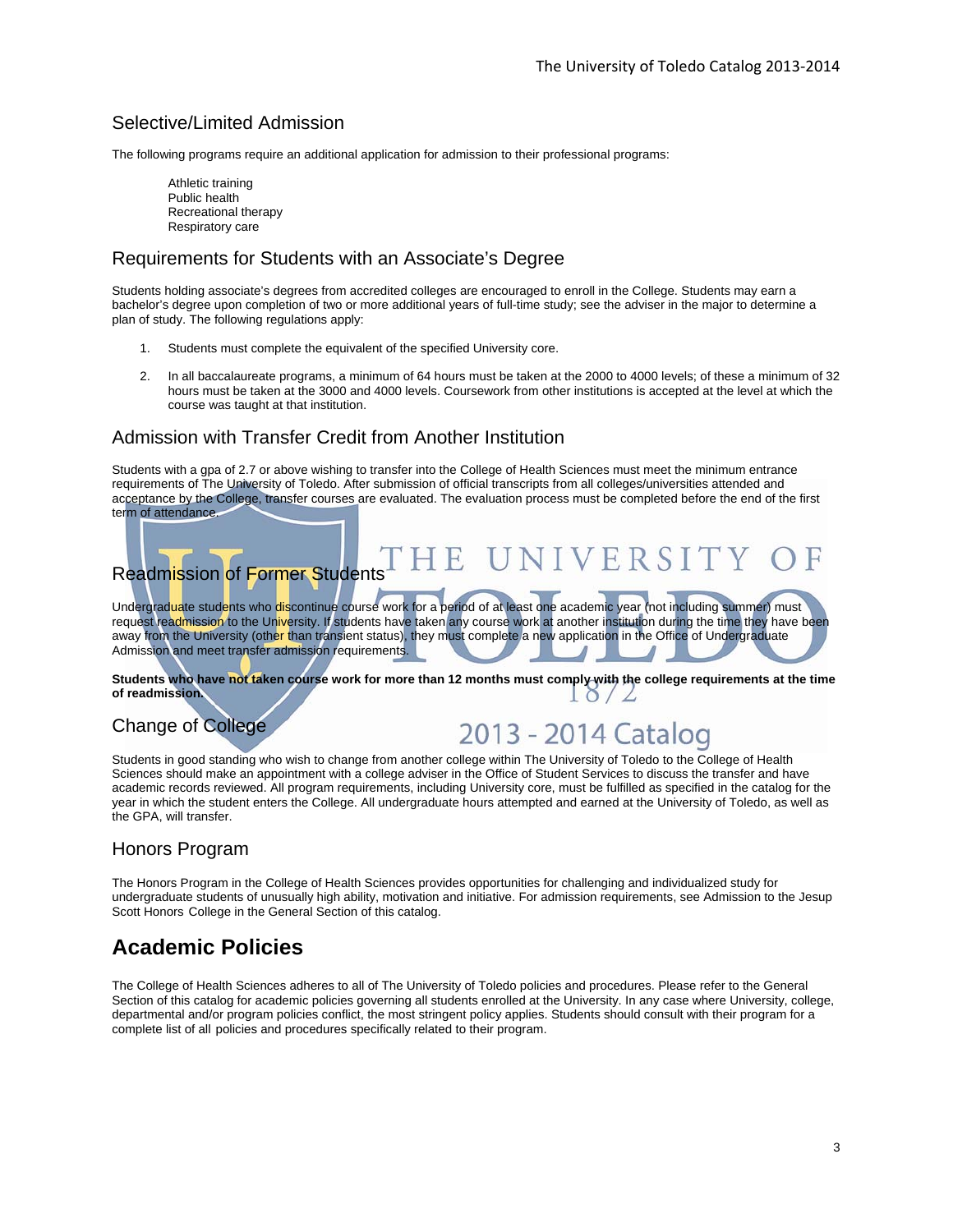### Academic Advising

The Office of Student Services coordinates academic advising for the College of Health Sciences. The office's mission is to provide quality, timely and comprehensive student services that will enhance student success in achieving academic goals. Although the ultimate responsibility for making personal and educational decisions rests with the student, his/her potential for academic success can improve considerably through relationships with the college's advisers, who can provide assistance in identifying educational options and enhancing student potential.

Students in the College of Health Sciences are assigned academic advisers. Essential services provided by advisers include degree requirements, career opportunities, and interpretations of college and University policies and procedures. Advisors are located in Gillham Hall 3100.

### GPA Recalculation for Repeated Courses

Student who have retaken a course and earned a higher grade may petition to have the first grade excluded from grade point average. Credit will only be awarded once for repeated courses. If a grade has been deleted that grade will not be used in determining the UT grade point average. However, all grades, including those for repeated courses, will be included in the determination of eligibility for graduation honors, fellowships, or other distinctions awarded on the basis of GPA. No more than a total of 12 semester hours of course work will be deleted. Students who have had their GPAs recomputed under the Academic Forgiveness Policy are not eligible for grade deletions. Specific programs within the college may have more rigorous requirements for grade deletions of major or related courses.

### Withdrawal Policy (W Grades)

The number of credit hours of W is limited to 22 hours for all undergraduate students in degree programs in the College of Health Sciences. Once a student has accumulated 22 hours of W, further withdrawals will be counted as F's in computation of the student's GPA for the purposes of probation or suspension. In addition, students risk the loss of financial aid if they accumulate excessive hours of W.

#### Academic Probation and Suspension E H. R S

Students with a cumulative GPA of less than 2.0 are automatically placed on probation until a cumulative GPA of 2.0 is achieved. While on probation, it is recommended students enroll for 12 or fewer credit hours. Students on probation must see an adviser

Academic suspension means the student is prohibited from registering at The University of Toledo for a period of at least one semester. A student is subject to academic suspension if his or her GPA continues to fall below the minimum of 2.0 or if he or she fails to make sufficient progress toward attainment of the degree by accumulating excess W grades. Students may remove Incompletes while under suspension. Refer to the UT Policy web site for additional information on academic suspension.

#### Dismissal

Dismissed students are not eligible for readmission to the College of Health Sciences. A student may be dismissed for:

- Failing to meet the conditions of readmission after suspension from the College of Health Sciences.
- Demonstrating patterns of behavior that are inappropriate for students preparing for professional roles or for failing to meet the morals standard as defined by the state of Ohio.

 $\Omega$ 

Regulations for probation, suspension and dismissal apply to both full-time and part-time students. In all matters, the dean's decision is final.

#### Academic Honesty

Refer to the UT Policy web site for further information on Academic Honesty.

### Academic Grievance

Students have the responsibility and right to call to the attention of a professor any course grade believed to be in error. The college grievance procedure must be initiated within 60 days of the posting of the final grade. Academic grievances must follow the procedure described below: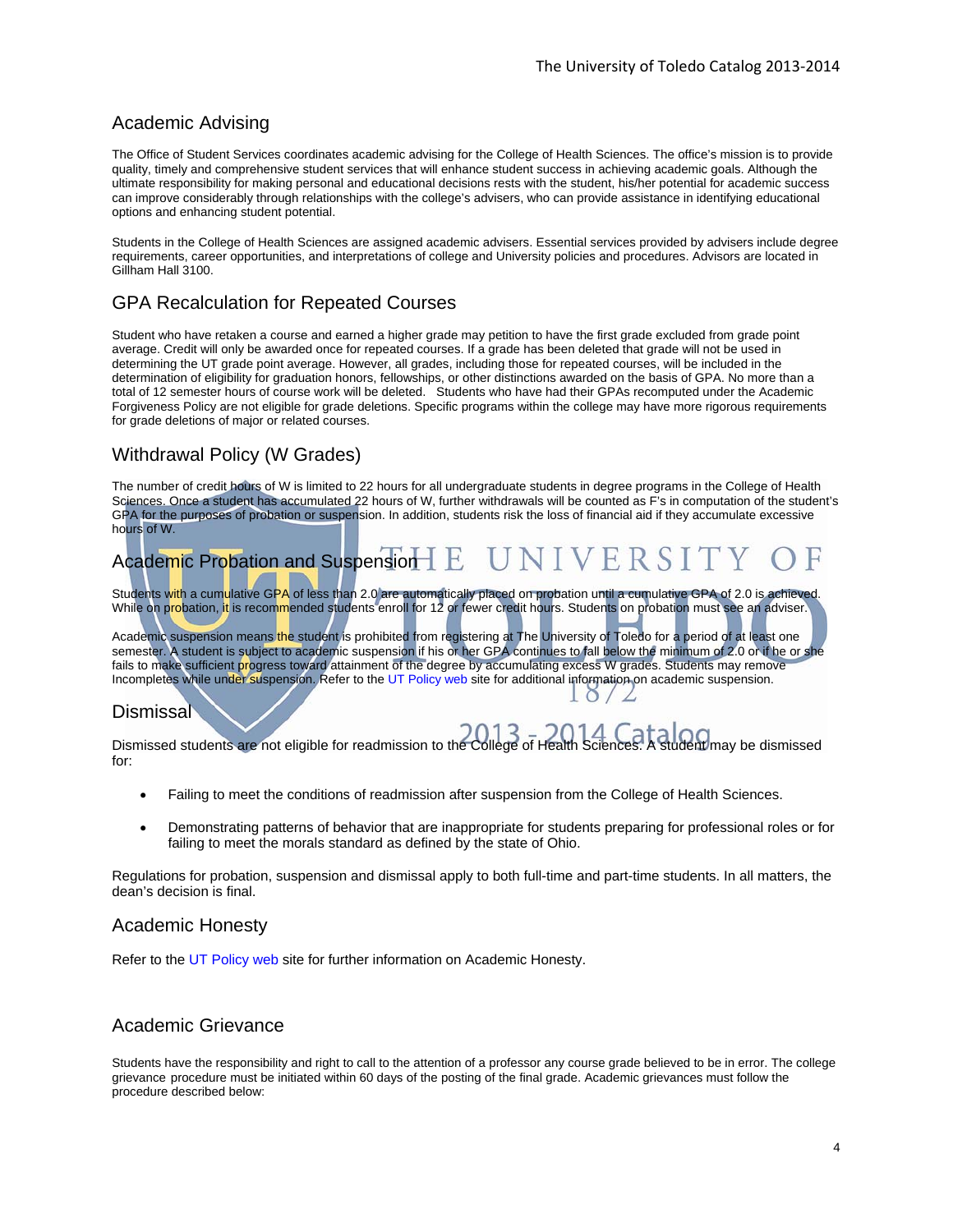- The student meets with the professor to attempt to resolve the problem.
- If meeting with the professor does not resolve the problem, the student must discuss the problem with the department chair of the faculty member who issued the grade. The chair attempts to resolve the problem, but may not unilaterally change the grade.
- If meeting with the chair does not resolve the issue, the student will forward the appeal to the associate dean for academic affairs of the College of Health Sciences.
- The college's Petition for Academic Grievance should be used for this purpose. The student must state the reasons for the appeal and the desired outcome. The student must meet with the associate dean to review and discuss the problem. The associate dean will attempt to resolve the problem by meeting with the appropriate faculty member, but may not unilaterally change the grade.
- If the student wishes to continue the appeal, he/she must forward the appropriate information relative to the problem to the Student Grievance Council. Information on this process may be found in The University of Toledo Student Handbook. Note: If the grievance occurs during the fall or summer semester, a grievance petition must be filed with the chair of the Student Grievance Council no later than the last day of classes in the next semester. If the grievance occurs during the spring semester, the grievance petition must be filed with the chair of the Student Grievance Council no later than the last day of classes in the final summer session.

### Student Responsibilities

Students are responsible to complete the following:

- All first-year students must see an adviser each semester; all College of Health Sciences students are strongly encouraged to see a faculty or academic adviser at least once a year.
- Readmit students are responsible for degree requirements in effect at the time of readmission.
- Students are responsible for fulfilling all degree requirements.
- Students are encouraged to meet with their academic advisers as needed for assistance.
- **Students must contact the Office of Student Services to schedule an advising appointment.**

# **Degree Requirements**

Students in baccalaureate programs must complete a minimum of 124 hours of course work and have the proper number of credit hours as outlined in their program of study. In all baccalaureate programs, a minimum of 64 hours must be taken at the 2000 levels or above; of these, a minimum of 32 hours must be taken at the 3000 and 4000 levels.

### University Core Curriculum



Students earning bachelor's or associate's degrees in all University colleges and programs are required to complete the University Core Curriculum. Those courses are distributed in the areas of English composition, mathematics, humanities/fine arts, social sciences, natural sciences and multicultural studies (see the General Section of this catalog for details). Some colleges and programs require courses in these areas over and above those required to fulfill University core requirements. The student's academic department or college office should be contacted for specific details.

### Residence Requirement

Students transferring from other institutions must earn at least 32 credit hours in the College of Health Sciences at The University of Toledo to be eligible for.

Full-time students transferring into Health Sciences must complete at least the final semester and 25 percent of their program of study in residence within the college. Part-time students must complete the last 12 credit hours and 25 percent of the program of study within the college.

### Application for Graduation

See the UT Policy web site for additional information.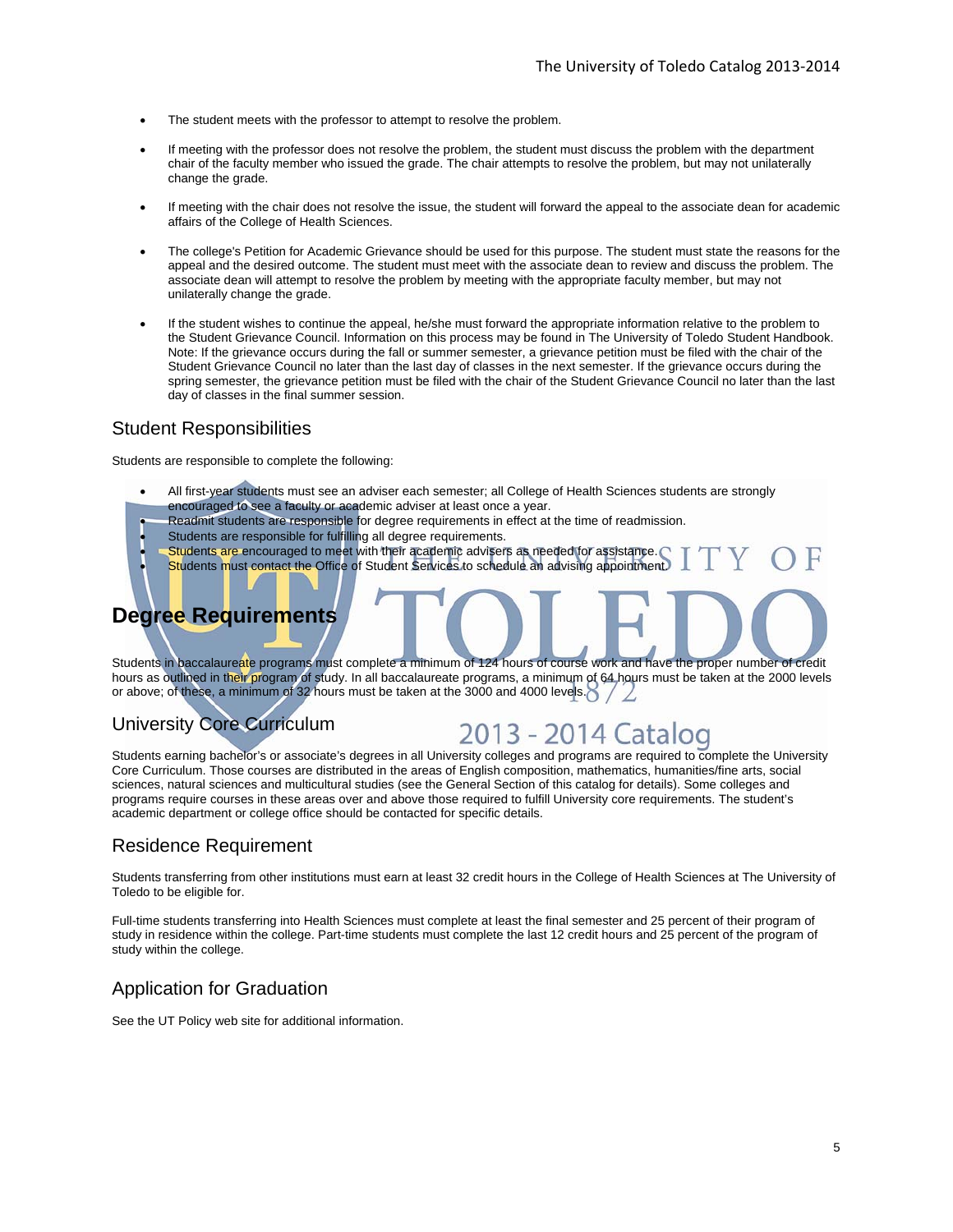### **Department of Health and Recreation Professions**

### Health Care Administration

The health care administration program provides students with knowledge and skills to act as health-care administrators in a variety of settings, such as hospitals, long-term care and outpatient facilities, physician offices, and public health agencies. This interdisciplinary program introduces students to managerial concepts and related skills. The health-care core courses enhance students' knowledge in a variety of related subjects, including current health issues, legislation affecting health care, and management theories and decision making, all of which are important in health care administration.

Students interested in health-care administration have several options to consider, depending on their interests. Students completing the four-year program in health care administration concurrently receive a minor in business. In addition, a concentration in long-term care administration is also available.

A 2 + 2 year program is offered to individuals who hold at least an associate's degree in a health related field. These students most often have direct health-care work experience, such as nurses and respiratory therapists, who want to further their education and management expertise. Students enrolling in the 2+2 program have two options, namely, either (1) the hybrid program (combination classroom and online course) or (2) the totally online program.

### Bachelor of Science in Health Care Administration Degree Requirements

Below is a sample curriculum for the Bachelor of Science in Health Care Administration. Sample curriculum is subject to change. Please consult the department for up-to-date information.

|                   | <b>Fall Semester</b>                                                                                                                                                                                                                                                      |                                       | <b>Spring Semester</b>                                                                                                                                                                                                              |                             |
|-------------------|---------------------------------------------------------------------------------------------------------------------------------------------------------------------------------------------------------------------------------------------------------------------------|---------------------------------------|-------------------------------------------------------------------------------------------------------------------------------------------------------------------------------------------------------------------------------------|-----------------------------|
| Year <sub>1</sub> | ENGL 1110 or 1110 College Composition I<br><b>ECON 1200 Principles of Microeconomics</b><br>MATH 1260 Mod. Bus. Mathematics 1<br>BUAD 1020 Micro-Comp. Applications<br><b>Humanities/Fine Arts Elective</b><br><b>HHS 1000 Freshman Orientation</b><br><b>Total Hours</b> | 3<br>3<br>$3^{\circ}$<br>3<br>3<br>16 | <b>ENGL 2960 Organizational Report Writing</b><br><b>ECON 1150 Principles of Macroeconomics</b><br><b>HEAL 1800 Medical Terminology</b><br>PSY 1010 Principles of Psychology<br><b>Multicultural Elective</b><br><b>Total Hours</b> | 3<br>3<br>3<br>3<br>3<br>15 |
| Year <sub>2</sub> | <b>BUAD 2040 Fin Accounting Info</b><br>KINE 2560 Anatomy & Physiology I<br><b>HEAL 2800 Principles of Nutrition</b><br><b>Multicultural Elective</b><br><b>Program Elective</b><br><b>Total Hours</b>                                                                    | 3<br>3<br>3<br>3<br>э<br>15           | BUAD 2050 Acct. for Bus. Decision Making<br>KINE 2570 Anatomy & Physiology II<br>HCAR 3000/Into to Health Care Administration<br>PSY 2200 Abnormal Psychology<br>General Elective<br><b>Total Hours</b>                             | 3<br>3<br>3<br>3<br>4<br>16 |
| Year <sub>3</sub> | BUAD 3030 Mang & Behavioral Process<br>BUAD 2060 Data Analysis for Business<br>or MATH 2630 Stats for Bus & Econ<br>Natural Science Elective<br><b>HCAR 4500 Health Care Informatics</b><br>Humanities/Fine Arts Elective<br><b>Total Hours</b>                           | 3<br>3<br>3<br>4<br>3<br>16           | BUAD 3010 Principles of Marketing<br>PHIL 3370 Medical Ethics<br>HCAR 4360 Quality Improve in Health Care<br>HURM 3220 Human Resource Mgmt<br>Program Elective<br><b>Total Hours</b>                                                | 3<br>3<br>3<br>3<br>3<br>15 |
| Year 4            | HCAR 4510 Medical & Legal Aspects of HC<br><b>HCAR 4550 Health Care Finance</b><br>HIM 3200 Health Care Resources, Payers<br>HURM 3630 Conflict Res & Negotiations<br><b>General Elective</b><br><b>Total Hours</b>                                                       | 3<br>3<br>3<br>3<br>3<br>15           | HCAR 4530 Problem Solving in HC Environment<br>HCAR 4540 Internship in Health Management<br><b>General Elective</b><br><b>Program Elective</b><br><b>Total Hours</b>                                                                | 4<br>3<br>3<br>6<br>16      |

Long Term Care Concentration is available. See adviser for proper program elective selection.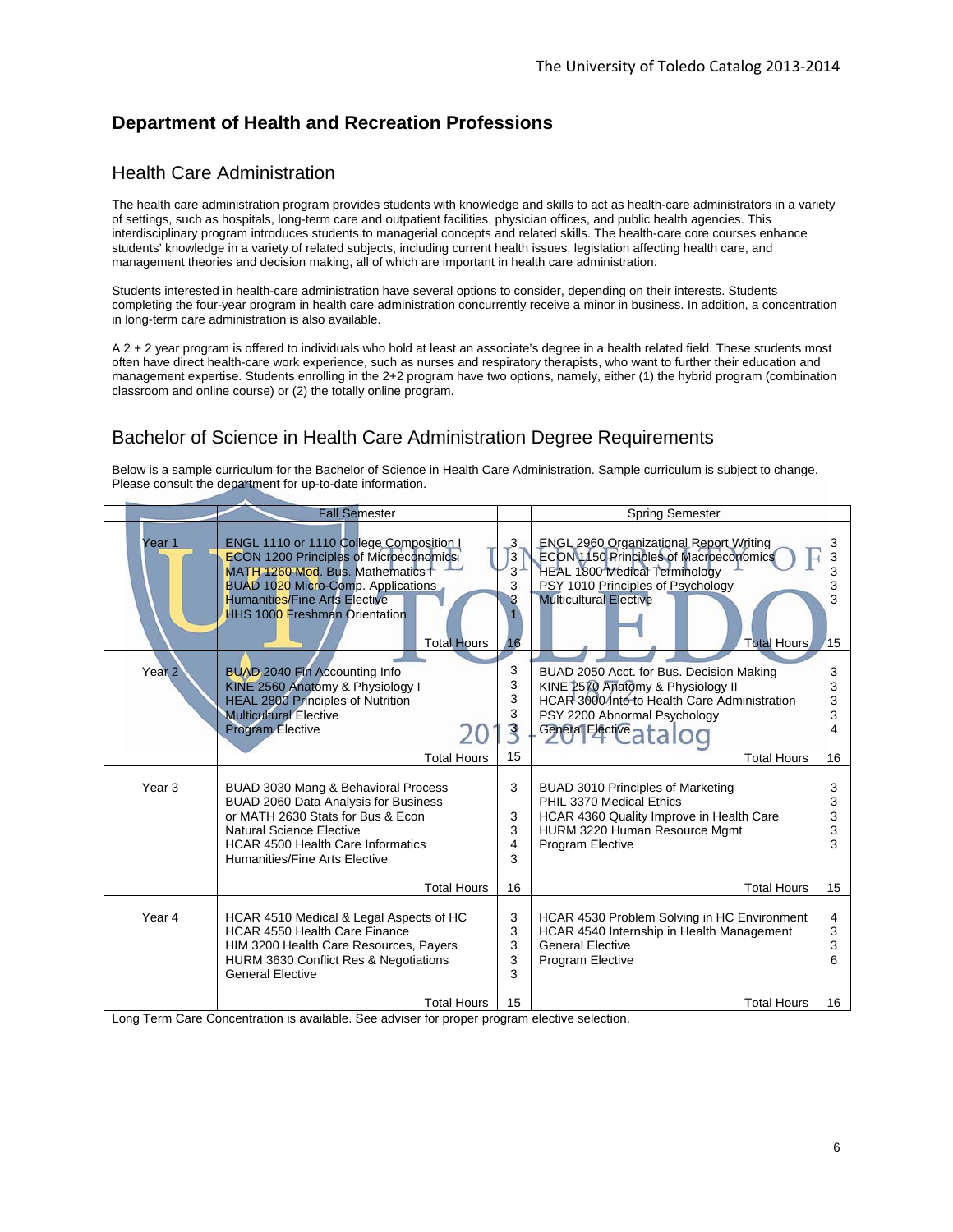### Bachelor of Science in Health Care Administration 2+2 Degree Requirements

Applied Health Care Concentration (2+2-year program)

Below is a sample curriculum for the Bachelor of Science in Health Care Administration (2+2 program). Sample curriculum is subject to change. Please consult the department for up-to-date information.

|        | <b>Fall Semester</b>                                                                                                                                                                                                                                             |                       | <b>Spring Semester</b>                                                                                                                                                                                                                 |                                |
|--------|------------------------------------------------------------------------------------------------------------------------------------------------------------------------------------------------------------------------------------------------------------------|-----------------------|----------------------------------------------------------------------------------------------------------------------------------------------------------------------------------------------------------------------------------------|--------------------------------|
| Year 3 | <b>ENGL 2960 Organizational Report Writing</b><br><b>ECON 1200 Principles of Microeconomics</b><br>HCAR 4510 Medical/Legal Aspect of Heal Care<br>BUAD 2040 Financial Accounting Info<br>MATH 1260 or MATH 1180                                                  | 3<br>3<br>3<br>3<br>3 | HCAR 4500 Health Care Info Systems<br><b>ECON 1150 Principles of Macroeconomics</b><br>HCAR 4360 Quality Improve in Health Care<br><b>BUAD 3030 Managerial and Behavioral Process</b><br>HCAR 3000 Intro to Health Care Administration | 4<br>3<br>3<br>3<br>3          |
|        | <b>Total Hours</b>                                                                                                                                                                                                                                               | 15                    | Total Hours                                                                                                                                                                                                                            | 16                             |
| Year 4 | HCAR 4530 Problem Solving in Health Care<br>HURM 3220 Intro to Human Res Management<br>BUAD 3010 Principles of Marketing<br>MATH 2600 Statistics. BUAD 2060 Data<br>Analysis for Bus or HEAL 4800 Public Health 7<br><b>Res Stats</b><br><b>Program Elective</b> | 4<br>3<br>3<br>3<br>3 | <b>HCAR 4550 Health Care Finance</b><br>HCAR 4540 Internship in Health Management<br>PHIL 3370 Medical Ethics<br>Program Elective(s)                                                                                                   | 3<br>3<br>3<br>$3-6$<br>$12 -$ |
|        | Total Hours                                                                                                                                                                                                                                                      | 16                    | Total Hours                                                                                                                                                                                                                            | 15                             |

University Core Curriculum requirements must be met. Electives available include HIM 3200 Healthcare Resources, Payers and Consumers – 3 hours.

# THE UNIVERSI

Bachelor of Science in Health Information Administration

The curriculum of the Bachelor of Science degree in health information administration (HIA) can be completed online. It encompasses a broad range of disciplines, including medicine, health, business, informatics and information management. Graduates serve in a variety of health-care managerial and administrative roles, including planning, organizing, controlling and evaluating health information systems; applying legal principles, policies, regulations and standards and analyzing their impact on risk management; and supervising personnel in various health-care settings. Health information managers are responsible for health records and must assure adequate documentation for accurate classifying and indexing of diagnoses, treatments and procedures for the purpose of planning, and reimbursement. Health information administrators are responsible for planning, engineering, workflow applications, research, reporting and policy administration. 13 - 2014 Catalog

Professional practice experience (PPE) is an integral part of the health administration curriculum. The PPE is project oriented. Students act as Project Managers, creating a proposal letter and project forms, deliverable(s), presentation, survey and follow up analysis. Sites and projects vary by location. The program accepts transfer credit that equates to UT courses from most accredited colleges and universities. Courses in HIA are online. Venture Learning provides assistance to students in the HIA program

The Health Information Administration program has been accredited by the Commission on Accreditation for Health Informatics and Information Management Education (CAHIM) with the Commission on Accreditation. Graduates of the HIA program at The University of Toledo are eligible to sit for the certification examination. The American Health Information Management Association (AHIMA) grants successful examination candidates recognition as Registered Health Information Administrators (RHIA).

Degree Requirements

Students should follow and complete the degree requirements. Below is a sample curriculum for the Bachelor of Science in Health Information Administration. Sample curriculum is subject to change. Please consult the department for up-to-date information.

|        | <b>Fall Semester</b>                                                                                                                                                                                                                 |                  | <b>Spring Semester</b>                                                                                                                                                                                                      |    |
|--------|--------------------------------------------------------------------------------------------------------------------------------------------------------------------------------------------------------------------------------------|------------------|-----------------------------------------------------------------------------------------------------------------------------------------------------------------------------------------------------------------------------|----|
| Year 1 | ENGL 1110 or 1110 College Composition I<br>HEAL 1800 Medical Terminology<br>BUAD 1020 Microcomputer Applications or<br><b>CMPT 1100 Computer Info Systems</b><br>KINE 2560 Anatomy and Physiology I<br>HHS 1000 Freshman Orientation | 3<br>3<br>3<br>3 | KINE 2570 Human Anatomy & Physiology II<br>MATH 1180 Mathematics for Liberal Arts<br>BMGT 1540 Organizational Behavior or<br>BUAD 2030 Leadership and Org Sur Skills<br>Social Science Elective<br>Natural Science Elective |    |
|        | Total Hours                                                                                                                                                                                                                          | 13               | Total Hours                                                                                                                                                                                                                 | 15 |
|        |                                                                                                                                                                                                                                      |                  |                                                                                                                                                                                                                             |    |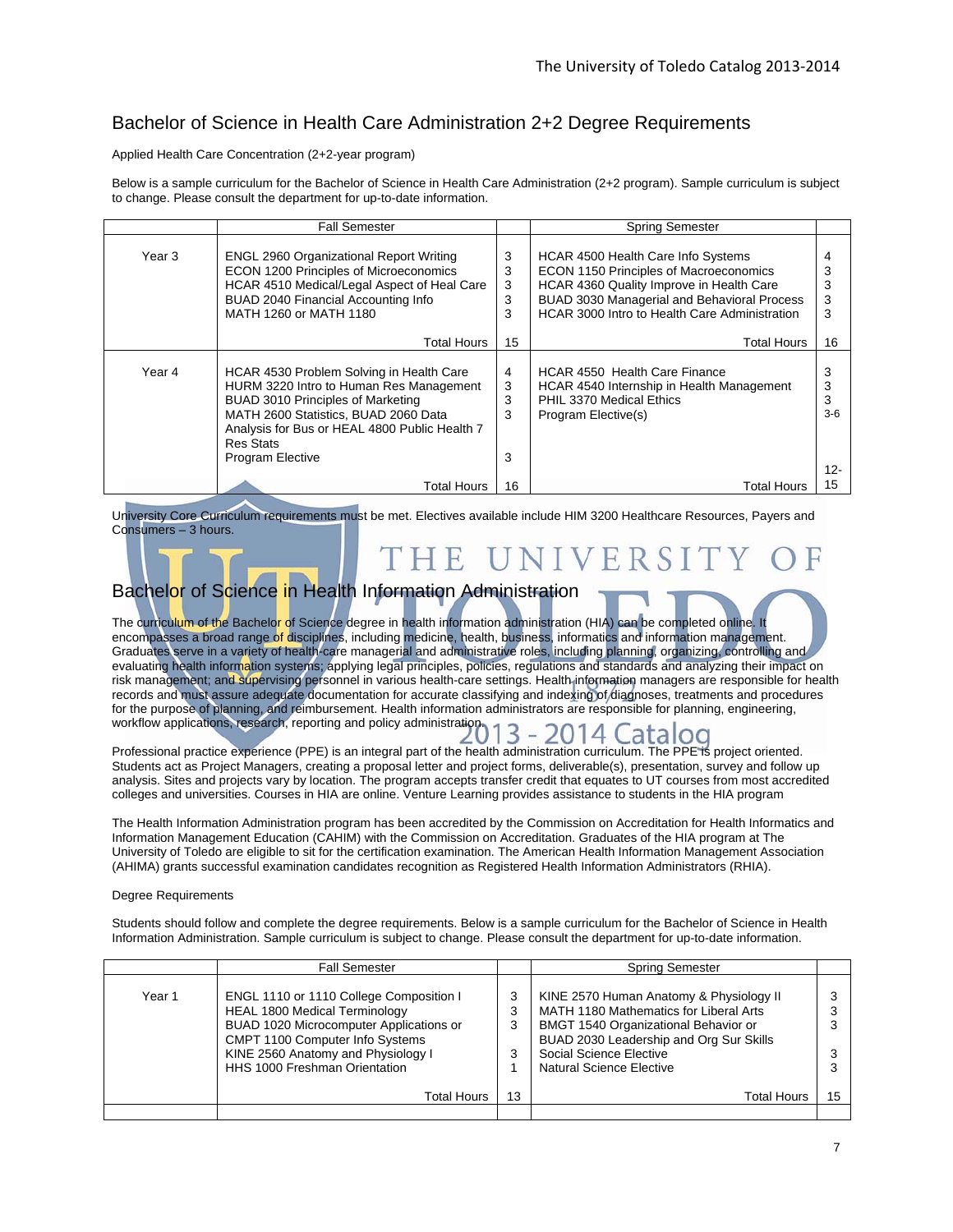| Year <sub>2</sub> | ENGL 2950 Science & Technical Report or<br><b>ENGL 2960 Organizational Report Writing</b><br>KINE 2580 Human Pathophysiology<br>Social Science Elective<br>Humanities/Fine Arts Elective<br><b>Multicultural Elective</b>                                  | 3<br>3<br>3<br>3<br>3      | HIM 2210 Med Linguistics in Ancillary Services<br>MATH 2600 Intro to Statistics<br>BMGT 2020 Human Resource Mgmt.<br>ACTG 2310 Cost Accounting in HR<br><b>Multicultural Elective</b>                                    | 3  |
|-------------------|------------------------------------------------------------------------------------------------------------------------------------------------------------------------------------------------------------------------------------------------------------|----------------------------|--------------------------------------------------------------------------------------------------------------------------------------------------------------------------------------------------------------------------|----|
|                   | Total Hours                                                                                                                                                                                                                                                | 15                         | Total Hours                                                                                                                                                                                                              | 15 |
| Year 3            | HIM 3200 HC Res, Payers & Consumer<br>HIM 3210 Acute Care Clinical Class Systems<br>HIM 3230 HC Documentation Reg<br>HIM 3940 Healthcare Content and Record<br>Elective                                                                                    | 3<br>3<br>3<br>4<br>3      | HIM 3220 Ambulatory Clinical Classification<br>HIM 3240 Health Info Admin Practices<br>HCAR 4360 Quality Improvement - Health Care<br><b>Upper Division Program Support Course</b><br>Humanities/Fine Arts Elective      | 3  |
|                   | <b>Total Hours</b>                                                                                                                                                                                                                                         | 16                         | <b>Total Hours</b>                                                                                                                                                                                                       | 16 |
| Year 4            | HIM 4200 Reimbursement Methodologies<br>HIM 4210 Healthcare Stats, Registr, Resch<br>HIM 4260 Legal & Ethical Issues in HC<br>HIM 4220 Project Management in HC<br><b>Upper Division Program Support Course</b><br>Elective (foreign language recommended) | 2<br>3<br>3<br>3<br>3<br>3 | HIM 4910 Integrative Capstone Experience<br><b>HIM 4940 Professional Practice</b><br><b>HCAR 4500 Health Care Informatics</b><br><b>Upper Division Program Support Course</b><br>Elective (foreign language recommended) |    |
|                   | Total Hours                                                                                                                                                                                                                                                | 17                         | Total Hours                                                                                                                                                                                                              | 17 |

Graduation requires 123-125 semester hours. Students must complete at least 64 hours at the 2000 course level or above. Students must complete at least 32 hours at the 3000-4000 course level. See department for program support course selection.

### Post Baccalaureate Certificate in Health Information Administration F

#### Degree Requirements

The post-baccalaureate certifi<mark>ca</mark>tion in health information administration program requires a total of 32 credits as listed on the CHIA program of study. Prerequisites are required for two of the HIM courses. HIM 2210 Medical Linguistics requires a prerequisite of a medical terminology course; HIM 4210 Statistics, Registries and Research requires a statistical math course. Students may choose to take these prerequisites at UT or transfer equivalent course credit from another accredited college/university. Students must complete 25% of the program hours and the last 12 hours at the University of Toledo.

Students should follow and complete the post baccalaureate certificate requirements. Below is a sample curriculum. Sample curriculum is subject to change. Please consult the department for up-to-date information. J.

|        | <b>Fall Semester</b>                                                                                                                                                                                     |                       | <b>Spring Semester</b>                                                                                                                             |             | Summer Sem                                                 |
|--------|----------------------------------------------------------------------------------------------------------------------------------------------------------------------------------------------------------|-----------------------|----------------------------------------------------------------------------------------------------------------------------------------------------|-------------|------------------------------------------------------------|
| Year 1 | HIM 2210 Medical Ling in Ancillary Ser<br>HIM 3210 Acute Care Clinical Classif<br>HIM 3230 Health care Documentation<br>HIM 4260 Legal and Ethical Iss in HC<br><b>HCAR 4500 Health Care Informatics</b> | 3<br>3<br>3<br>3<br>4 | HIM 3220 Ambulatory Care Clinical<br>HIM 3240 Health Information Admin<br>HIM 4200 Reimbursement Methodol<br>HIM 4210 Healthcare Statistics, Regis | 4<br>2<br>3 | HIM 4940<br>Professional<br>Prac Exp II<br>(Total Hours 4) |
|        | <b>Total Hours</b>                                                                                                                                                                                       | 16                    | <b>Total Hours</b>                                                                                                                                 | 12          |                                                            |

Students without a strong history in health care should consider taking HIM 3200-995 Healthcare Resources, Payers and Consumers as an elective and introductory course into the field. Additionally, anatomy and physiology and pathophysiology are beneficial to those without a strong science background.

Students lacking business or computer information management courses in their backgrounds should consider taking any of the following electives to improve your business and IT management knowledge level.

ACTG 2310-995 Financial Management in Healthcare

CNET 2150-995 Hardware Architecture and Management

CMPT 1420-995 Database Management Systems Applications

CMPT 1410-995 Electronic Spreadsheet Applications

CMPT 2460-995 Advanced Electronic Spreadsheet Applications (CMPT 1410 prerequisite)

BUAD 3030-995 Managerial and Behavior Processes in Organizations

HCAR 4360-995 Quality Improvement in Healthcare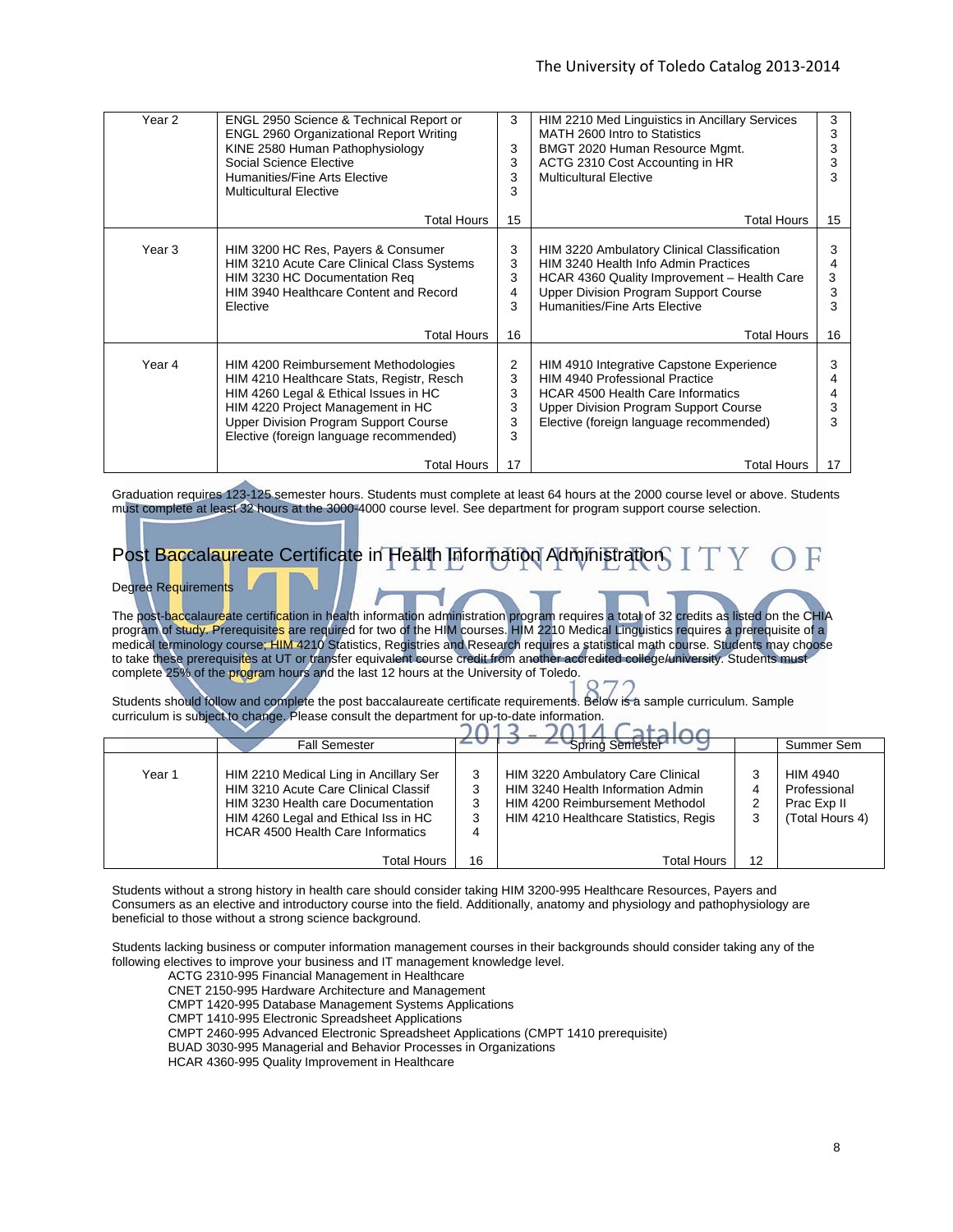### **Recreation and Leisure Studies Programs**

Recreation and leisure studies offer a bachelor of science (BS) in recreational therapy (RECT). The baccalaureate RECT program is accredited by the National Recreation and Park Association (NRPA).

Students completing the RECT program may enroll in the pre-occupational therapy track. Students graduating from the RECT program have met the educational and clinical requirements to take the examination for Certified Therapeutic Recreation Specialist (CTRS) by the National Council for Therapeutic Recreation Certification.

### Bachelor of Science in Recreation Therapy

This program meets professional standards set by the National Council for Therapeutic Recreation Certification (NCTRC), National Therapeutic Recreation Society (NTRS), and the American Therapeutic Recreation Association (ATRA).

Students enrolling in the recreational therapy program receive an education designed to prepare them for employment in the areas of physical rehabilitation, psychiatric rehabilitation, geriatric services, pediatric services, camps for individuals with disabilities, community recreation for individuals with disabilities and centers for mental retardation/developmental disabilities. Students will complete one or more of the following 6-15 credit hour tracks as part of their recreational therapy program of study:

 Communication General **Geriatric**  Pediatric Pre-Occupational Therapy Psychology (minor in Psychology available) Therapeutic Arts

Students wishing to major in the recreation therapy program enter as a pre-recreational therapy major. The pre-recreational therapy student enrolls in University undergraduate core curriculum courses, pre-recreational therapy curriculum courses and recreational therapy support curriculum courses.

F

#### Selective Admission Requirements

After completion of all pre-recreational therapy curriculum courses and the completion of 27 additional credit hours from the University undergraduate core curriculum and recreational therapy support curriculum courses, a student is eligible to apply for acceptance into the upper division of the recreational therapy major. Minimum requirements for admittance into the upper division of the recreational therapy major include:

Junior Year

- 
- 1. Copy of student transcript<br>2. Completion of 48 credit ho 2. Completion of 48 credit hours taken from a) the University core curriculum, b) recreational therapy support curriculum, and c) pre-recreational therapy curriculum with no less than a "C" grade in any course: RCRT 1300, RCRT 1310, RCRT 2300, RCRT 3310, PSY 2200, PSY 2510, and HEAL 1500, and
- 3. Completion of the recreational therapy professional sequence application.  $14$  Catalog

Senior Year

- 1. Completion of 77 credit hours including the following courses: RCRT 4720, RCRT 4730, RCRT 4740, RCRT 4750 and RCRT 4790 with no less than a "C" grade in any course,
- 2. Minimum 2.8 GPA
- 3. Minimum of 100 experience hours (50 hours will be completed during pre-professional coursework), and if necessary
- 4. Three letters of recommendation.

#### Culminating Experience Requirements

After completion of all required recreational therapy course work, students are eligible to apply for the senior internship. The senior internship is the final curriculum requirement and is designed to provide the student with an opportunity to apply educational achievements in a practitioner setting. Minimum requirements for approval to complete the 12-hour culminating experience include:

- 1. Completion of all recreational therapy RCRT courses with no less than a "C" grade in any course,
- 2. An accumulative GPA of no less than 2.7 for all course work completed,
- 3. Approval to complete the senior internship.

#### Graduation Requirements

To graduate with a degree in recreational therapy, a student must:

- 1. Complete a minimum of 127 hours, and
- 2. Complete the entire recreational therapy curriculum with no less than a "C" grade in PSY 2200, PSY 2510, HEAL 1500 and any RCRT course.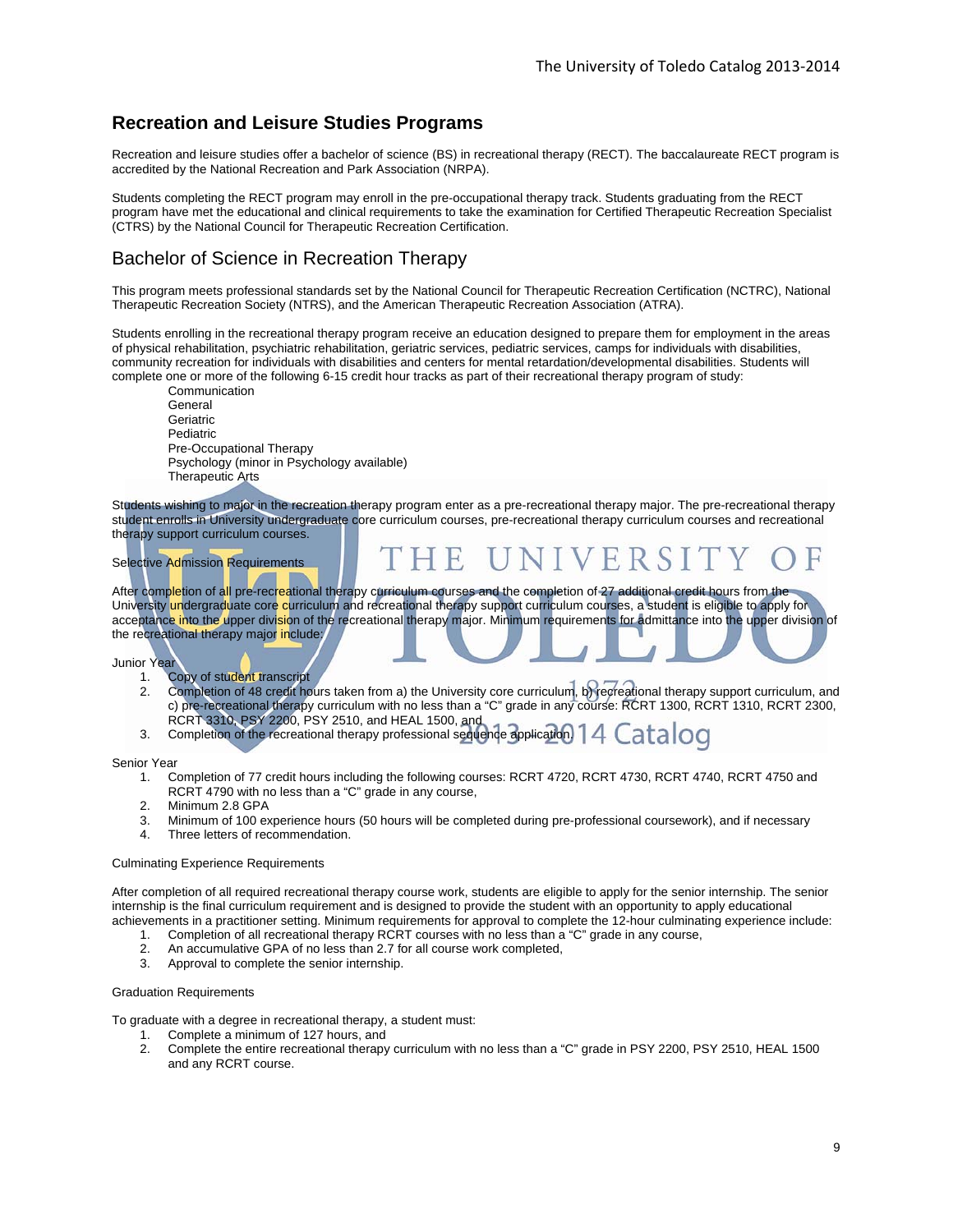### Bachelor of Science in Recreational Therapy – Degree Requirements

Below is a sample curriculum for the Bachelor of Science in Recreational Therapy. Sample curriculum is subject to change. Please consult the department for up-to-date information.

|                   | <b>Fall Semester</b>                                                                                                                                                                                                                            |                                  | <b>Spring Semester</b>                                                                                                                                                                                                           |                                               | Summer Sem                                                                                                                                                         |
|-------------------|-------------------------------------------------------------------------------------------------------------------------------------------------------------------------------------------------------------------------------------------------|----------------------------------|----------------------------------------------------------------------------------------------------------------------------------------------------------------------------------------------------------------------------------|-----------------------------------------------|--------------------------------------------------------------------------------------------------------------------------------------------------------------------|
| Year 1            | RCRT 1300 Intro to Rec & Leisure<br>PSY 1010 Principles of Psychology<br>SOC 1010 Intro to Sociology<br>ENGL 1110 College Comp I<br>MATH 1180 Math for Liberal Arts<br>HHS 1000 College Orientation                                             | 3<br>3<br>3<br>3<br>3<br>1       | <b>RCRT 1310 Recreation Programming</b><br>PSY 2510 Lifespan Developmental Psy<br><b>Natural Science Elective</b><br>ENGL 2960 Org Report Writing<br><b>Humanities Elective</b>                                                  | 3<br>3<br>3<br>3<br>3                         |                                                                                                                                                                    |
|                   | <b>Total Hours</b>                                                                                                                                                                                                                              | 16                               | <b>Total Hours</b>                                                                                                                                                                                                               | 15                                            |                                                                                                                                                                    |
| Year <sub>2</sub> | RCRT 2300 Rec Leadership & Gr Dyn<br>KINE 2560 Anatomy & Physiology I<br>KINE 2460 Anatomy & Physiology I Lab<br>PSY 2200 Abnormal Psychology<br>Multicultural (Non-US) Elective                                                                | 3<br>3<br>$\mathbf{1}$<br>3<br>3 | RCRT 3310 Rec & Adapt for Spec Pro<br>KINE 2570 Anatomy & Physiology II<br>KINE 2570 Anatomy & Physio II Lab<br><b>HEAL 1800 Medical Terminology</b><br>RCRT 4720 Introduction to TR                                             | 3<br>3<br>1<br>3<br>3                         |                                                                                                                                                                    |
|                   | <b>Total Hours</b>                                                                                                                                                                                                                              | 13                               | <b>Total Hours</b>                                                                                                                                                                                                               | 13                                            |                                                                                                                                                                    |
| Year <sub>3</sub> | RCRT 4730 Med/Clinical Aspects in TR<br><b>Humanities Elective</b><br><b>Track Elective</b><br>Select 3 from RCRT 4600, 4610, 4630,<br>4660, 4670<br>Total Hours                                                                                | 3<br>3<br>3<br>3<br>15           | RCRT 4740 Assessment & Doc TR<br>RCRT 4750 Group Dynamics in RT<br>RCRT 4790 Med/Clinical Aspects in TR<br>Ш<br>RCRT 4340 Leisure Recreation & Aging<br>Select 2 from RCRT 4600, 4610, 4630,<br>4660, 4670<br><b>Total Hours</b> | 3<br>3<br>3<br>3<br>3<br>$\overline{2}$<br>14 | <b>RCRT 4840 RT</b><br>Clinical:<br>Pediatric<br><b>RCRT RT</b><br>Clinical:<br>Physical Rehab<br>(Total Hours 2)                                                  |
| Year <sub>4</sub> | RCRT 4450 Research Appl Rec &RT<br>RCRT 3710 Adv Prog in Rec & RT<br><b>Track Elective</b><br>RCRT 4850 Internship Prep: RECT-<br>Select 2 from RCRT 4810, 4820, 4830<br>Sect 2 from RCRT 4620, 4640, 4680,<br>4690, 4860<br><b>Total Hours</b> | 3<br>3<br>3<br>2<br>2<br>714     | <b>RCRT 4330 Administration Rec &amp; RT</b><br>RCRT 4870 Program Planning RT<br>Select 1 from RCRT 4810, 4820, 4830<br>Select 3 from RCRT 4620, 4640, 4680,<br>4690.4860<br>Multicultural (US) Elective<br>T <b>otal Ho</b> urs | $\frac{3}{3}$<br>$3^{\circ}$<br>3<br>13       | <b>RCRT 4770</b><br>Proj Design<br><b>RCRT 4930 Sr</b><br>Internship<br><b>RCRT 4930 Sr</b><br>Internship<br><b>RCRT 4780</b><br>Proj Eval RLS<br>(Total Hours 12) |

### UT Pre-Occupational Therapy

The pre-occupational therapy track within the recreational therapy degree can provide the student with the background needed for application to the graduate degree in the occupational therapy. The occupational therapy doctorate is offered at The University of Toledo in the College of Education, Health Science and Human Service.

UT Pre-Occupational Therapy Requirements – 6 hours

OCCT 2550 Purposeful Living Role of Occupational Therapist

One course from any other track or an elective approved by faculty adviser

UT Occupational Therapy Program Selection Application Criteria

To apply for admission to the graduate occupational therapy program at The University of Toledo, students must meet these criteria:

- 1. Completion of PSY 1010 Principles of Psychology, SOC 1010 Introduction of Sociology, PSY 2510 Lifespan Development Psychology, PSY Abnormal Psychology, KINE 2560 Anatomy & Physiology I, KINE 2570 Anatomy & Physiology II, Biology and HEAL 1800 Medical Terminology with a B- or higher in each course.
- 2. Completion of a bachelor's degree with a minimum GPA of 3.0 GPA. If GPA is 3.5 or greater, the GRE is not required. Students can be selected prior to completion of their bachelor's degree. Students must have a minimum GPA of 3.0 at the time of application and must maintain a minimum GPA of 3.0 after acceptance.
- 3. Completion of the GRE with an average of 33% across the three areas verbal, quantitative and writing.
- 4. Prerequisites: must have achieved a B- or better in all prerequisites. Consult the following website for more specific information http://www.utoledo.edu/hshs/ot/index.html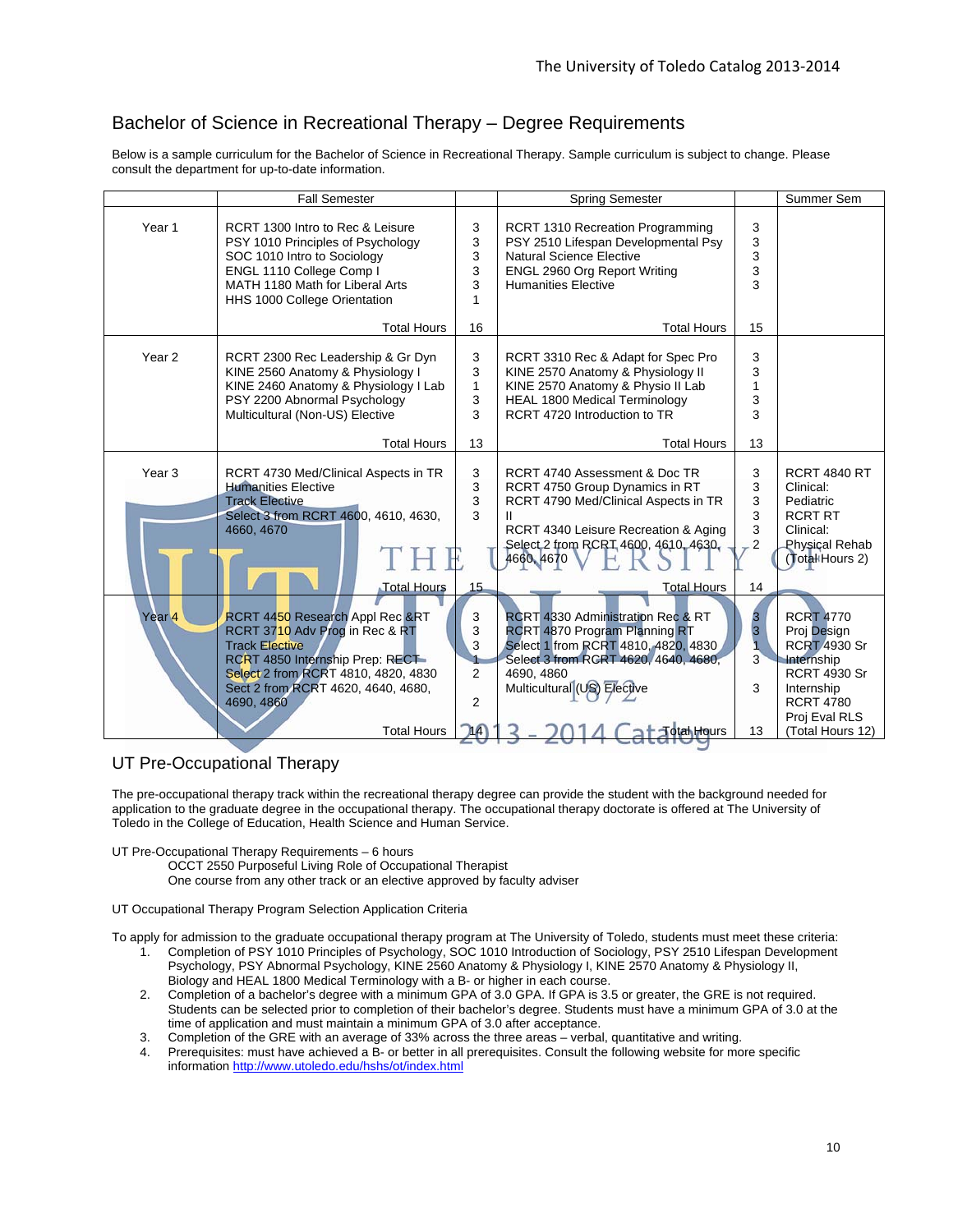Applications are available in mid-July; applications may be submitted any time after September 1st for admission the following academic year. Applications are processed and students are accepted as applications are received (rolling admission) until the class is filled. Applicants are encouraged to apply for early admission. The occupational therapy program is selective and completion of the above criteria does not guarantee admission into the program. US News and World Report rates the University of Toledo's occupational therapy graduate program in the top 25% of graduate level occupational therapy programs in the country.

### Department of Kinesiology

#### Degree Programs

Bachelor of Science in Athletic Training Bachelor of Science in Exercise Science Concentrations: Human Performance and Fitness Promotion Pre-Occupational Therapy Pre-Physical Therapy Pre-Physician Assistant Bachelor of Science in Respiratory Care

### **Athletic Training**

The Bachelor of Science in athletic training prepares students for entry-level positions in college/university, high school, sports medicine clinic, professional sports, performing arts, military and industrial settings. Athletic trainers work under physicians to ensure the health and safety of physically active individuals. They work cooperatively with other allied health personnel and coaches to accomplish this goal. The athletic training education program is accredited by the Commission on Accreditation of Athletic Training Education. In Ohio, athletic training is a licensed profession requiring an additional examination to be licensed. Athletic training is a regulated profession in 47 states, and the UT program meets or exceeds the criteria in almost all of those states.

Any student may declare an interest in the athletic training education program and begin the pre-professional component of the program. Students are accepted into the professional component on a space-available basis. At the end of the first year, students must file an application for acceptance into the professional component of the athletic training education program with the program coordinator. The maximum capacity of the entering the second year class is based on instructional capacity, the number of offcampus clinical sites, and the number of clinical opportunities in intercollegiate athletics at UT. Students usually begin in the fall semester and are required to take KINE 1110 Introduction to Athletic Training at that time. Students who begin in the Spring semester must take KINE 1110, Introduction to Athletic Training, along with KINE 1650, KINE 1660, KINE 2510, KINE 2520 and HEAL 1500.

Acceptance into the professional program occurs at the beginning of a student's second year of involvement with the athletic training education program. The Board of Certification (BOC) requires athletic training students to complete their clinical experience during a minimum of two years and a maximum of five years. Consequently, transfer students may not complete the athletic training education program in fewer than four years from the date of the first enrollment in the program.

# Bachelor of Science in Athletic Training Degree Requirements at alog

Below is a sample curriculum for the Bachelor of Science in Athletic Training. Sample curriculum is subject to change. Please consult the department for up-to-date information.

|        | <b>Fall Semester</b>                                                                                                                                                                                                                     |                               | <b>Spring Semester</b>                                                                                                                                                                                                                                                     |             |
|--------|------------------------------------------------------------------------------------------------------------------------------------------------------------------------------------------------------------------------------------------|-------------------------------|----------------------------------------------------------------------------------------------------------------------------------------------------------------------------------------------------------------------------------------------------------------------------|-------------|
| Year 1 | <b>ENGL 1110 College Composition I</b><br>HHS 1000 Freshman Orientation<br>KINE 1110 Intro to Athletic Training<br>MATH 1340 Algebra & Trigonometry<br>BIOL 2150 Fund of Life Science I<br>BIOL 2160 Fund of Life Science I Lab          | 3<br>$\overline{2}$<br>4<br>4 | KINE 1650 Care and Prevention of Injuries<br>KINE 1660 AT Taping Lab<br>KINE 1700 Intro to Exercise Science<br>HEAL 1500 First Aid<br>KINE 2510 Human Anatomy<br>KINE 2520 Human Anatomy Lab<br>BIOL 2170 Fund of Life Science II<br>BIOL 2180 Fund of Life Science II Lab |             |
|        | Total Hours                                                                                                                                                                                                                              | 15                            | Total Hours                                                                                                                                                                                                                                                                | 17          |
| Year 2 | KINE 2610 Lower Extremity Evaluation<br>KINE 2710 Clinical Skill Development I<br><b>ENGL 2950 Scientific Tech Report Writing</b><br>CHEM 1230 General Chemistry I<br>CHEM 1280 General Chemistry I Lab<br><b>Multicultural Elective</b> | 3<br>2<br>3<br>4<br>3         | KINE 2530 Human Physiology<br>KINE 2540 Human Physiology Lab<br>KINE 2620 Upper Extremity Evaluation<br>KINE 2720 Clinical Skill Development II<br>PSY 1010 Principles of Psychology<br><b>COMM 1010 Communication Principles</b>                                          | 3<br>3<br>3 |
|        | Total Hours                                                                                                                                                                                                                              | 17                            | <b>Total Hours</b>                                                                                                                                                                                                                                                         | 15          |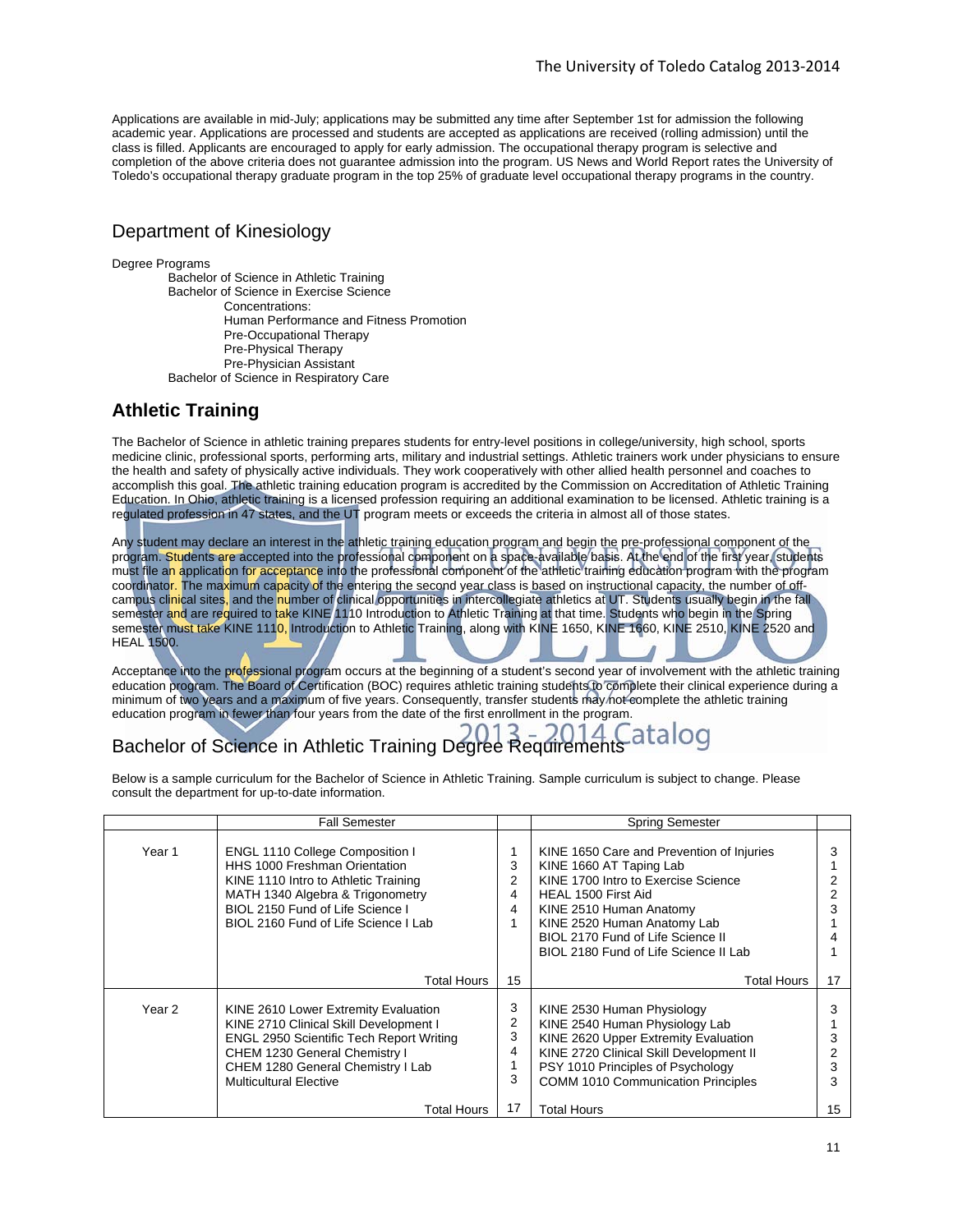| Year 3 | KINE 3520 Exercise Physiology<br>KINE 3530 Exercise Physiology Lab<br>KINE 3610 General Medical Conditions<br>KINE 3630 Therapeutic Modalities<br>KINE 3710 Clinical Skill Development III<br>PHYS 2070 Physics-Mechanical | 3<br>$\overline{2}$<br>3<br>3<br>5 | KINE 960 Growth, Dev and Motor Act<br>KINE 3660 Rehab of Athletic Injuries<br>KINE 3720 Clinical Skill Development IV<br>PHCL 2200 Drugs, Meds & Society<br>Humanities/Fine Arts Elective |    |
|--------|----------------------------------------------------------------------------------------------------------------------------------------------------------------------------------------------------------------------------|------------------------------------|-------------------------------------------------------------------------------------------------------------------------------------------------------------------------------------------|----|
|        | <b>Total Hours</b>                                                                                                                                                                                                         | 15                                 | Total Hours                                                                                                                                                                               | 16 |
| Year 4 | <b>HEAL 2500 Personal Health</b><br>MATH 2600 Intro Statistics<br>KINE 4540 Applied Biomechanics<br>KINE 4550 Biomechanics Lab<br>KINE 4650 Admin AT<br>KINE 4710 Clinical Skill Development V                             | 3<br>3<br>3<br>3<br>3              | KINE 4720 Clinical Skill Development VI<br>KINE 4910 Senior Research Project<br><b>HEAL 4700 Nutrition Science</b><br><b>Multicultural Elective</b><br>Social Science Core Elective       |    |
|        | Total Hours                                                                                                                                                                                                                | 16                                 | Total Hours                                                                                                                                                                               |    |

### **Exercise Science Programs**

The Bachelor of Science degree in exercise science (B.S.E.S.) is designed for students who want to study the anatomical, physiological, biomechanical and psychological bases of human physical performance. The curriculum has a strong foundation in the natural sciences; students have the opportunity to specialize in one of the following areas: human performance and health fitness, pre-occupational therapy, pre-physical therapy, and pre-physician assistant. Many students use the degree as a steppingstone to graduate education in exercise science, medicine and other allied health fields such as physical therapy and occupational therapy.

Additional information about the Bachelor of Science in exercise science degree can be found at the department's web site at www.utoledo.edu/hshs/kinesiology/undergradprograms.html

## Bachelor of Science in Exercise Science Degree Requirements

Students should follow and complete the degree requirements as displayed in the exercise science program of study charts.

### Human Performance and Fitness Promotion

Many exercise science students are interested in applying their interest and expertise in human physical performance to the prevention and treatment of disease and disability of the enhancement of health and fitness, and to the facilitation of sport performance through training and conditioning. The B.S.E.S. concentration in human performance and health fitness is designed for these students. Beyond the required exercise science courses, these students take additional course work that focuses on the use of exercise and exercise testing in the diagnosis and treatment of cardiovascular and metabolic diseases, reduced muscle strength and endurance tolerance. Students in this concentration will focus on the development of exercise programs that are designed to enhance health, general fitness and exercise performance.

In addition to a practicum and two internships, many students complete one or more of the certification programs offered by organizations such as the American College of Sports Medicine and the National Strength and Conditioning Association. These certifications, in combination with the student's academic training, provide excellent credentials for employment in fitness/wellness programs, cardiovascular rehabilitation, as well as many commercial fitness facilities.

### Bachelor of Science in Exercise Science – Human Performance and Fitness Promotion Degree Requirements

Below is a sample curriculum for the Bachelor of Science in Exercise Science. Sample curriculum is subject to change. Please consult the department for up-to-date information.

|        | <b>Fall Semester</b>                                                                                                                                                                                                           |        | <b>Spring Semester</b>                                                                                                                                                                                                         |                       |
|--------|--------------------------------------------------------------------------------------------------------------------------------------------------------------------------------------------------------------------------------|--------|--------------------------------------------------------------------------------------------------------------------------------------------------------------------------------------------------------------------------------|-----------------------|
| Year 1 | <b>ENGL 1110 College Composition I</b><br>HHS 1000 Freshman Orientation<br>KINE 1700 Intro to Exercise Science<br>MATH 1340 Algebra & Trigonometry<br>BIOL 2150 Fund of Life Science I<br>BIOL 2160 Fund of Life Science I Lab | 3<br>4 | CHEM 1230 General Chemistry I<br>CHEM 1280 General Chemistry I Lab<br><b>ENGL 2950 Scientific Tech Report Writing</b><br><b>HEAL 1800 Medical Terminology</b><br>Humanities/Fine Arts Elective<br>Social Science Core Elective | 4<br>3<br>3<br>3<br>3 |
|        | Total Hours                                                                                                                                                                                                                    | 15     | Total Hours                                                                                                                                                                                                                    |                       |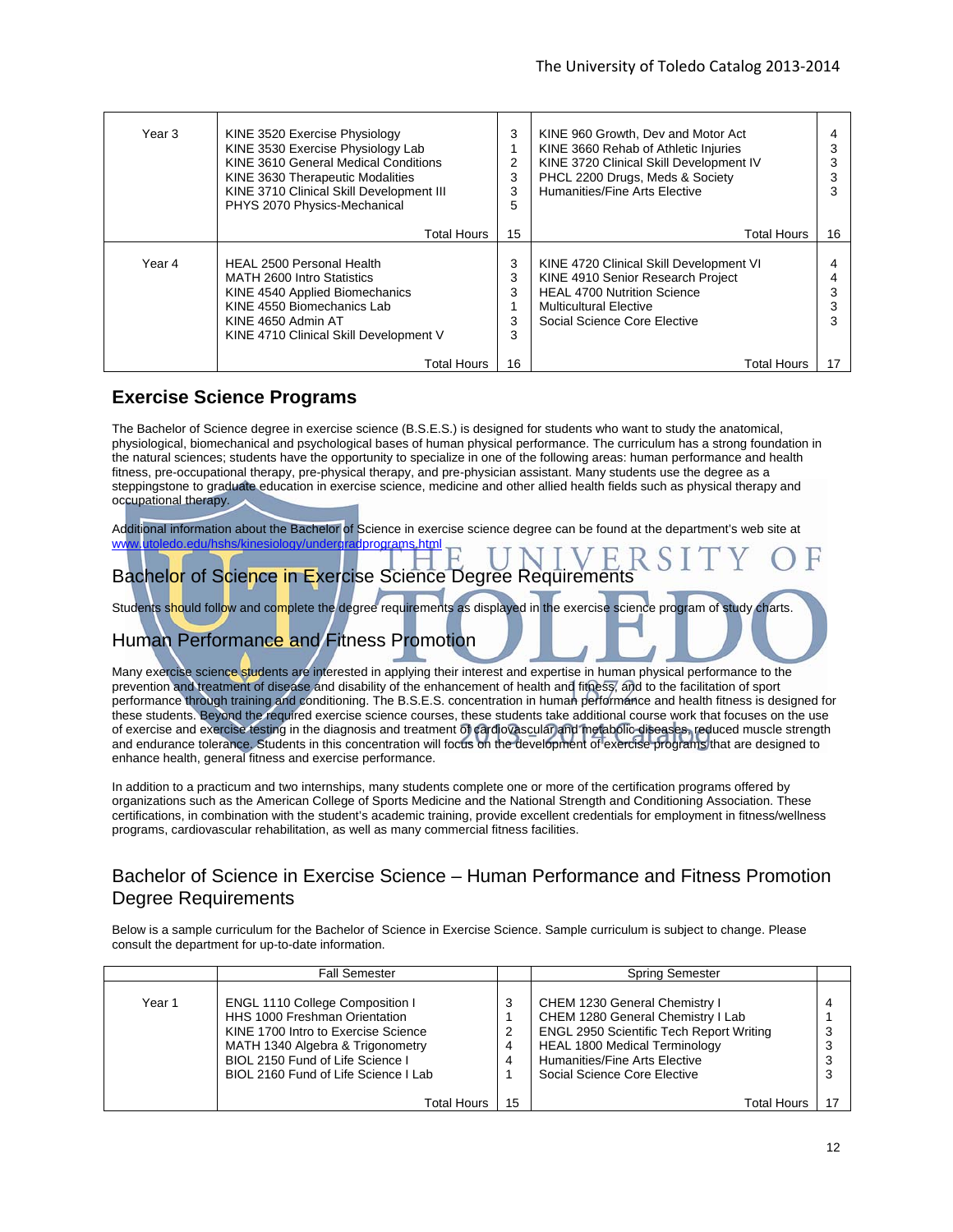| Year 2            | Multicultural U.S. Elective<br>KINE 2510 Human Anatomy<br>KINE 2520 Anatomy Lab<br>Multicultural Non Western Elective<br>PHYS 2070 General Physics I                                                                                    | 3<br>3<br>3<br>5      | COMM 3840 Interpersonal Communication<br>KINE 3620 Exercise & Sport Pharmacology<br>KINE 2530 Human Physiology<br>KINE 2540 Human Physiology Lab<br>KINE 4540 Biomechanics<br>KINE 4550 Biomechanics Lab                                                                   |        |
|-------------------|-----------------------------------------------------------------------------------------------------------------------------------------------------------------------------------------------------------------------------------------|-----------------------|----------------------------------------------------------------------------------------------------------------------------------------------------------------------------------------------------------------------------------------------------------------------------|--------|
|                   | <b>Total Hours</b>                                                                                                                                                                                                                      | 15                    | Total Hours                                                                                                                                                                                                                                                                | 14     |
| Year <sub>3</sub> | KINE 3850 Cardiac Dysrythmias Inter<br>KINE 3520 Applied Exercise Physiology<br>KINE 3530 Exercise Physiology Lab<br>KINE 3830 Prin Stren and Condition<br>KINE 3650 Prof Respon in Fit Ind<br>KINE 4830 Prin of Endurance Conditioning | 3<br>3<br>3<br>3<br>3 | <b>HEAL 4700 Nutrition Science</b><br>KINE 4850 Clinical Exercise Testing<br>KINE 4860 Clinical Exercise Testing Lab<br>KINE 3940 Fitness Practicum<br>RCBS 3300 Adv Clin Life Supp<br>KINE 3920 Cardiopulmonary Pathophysiology<br>KINE 3940 Fitness Practicum (8 hrs/wk) | 3<br>3 |
|                   | <b>Total Hours</b>                                                                                                                                                                                                                      | 16                    | Total Hours                                                                                                                                                                                                                                                                | 17     |
| Year 4            | KINE 3240 Exer Fitness & Health Strategies<br>KINE 4620 Prin Therap Exercise<br>HEAL 4750 Obes and Eat Disorders<br>KINE 4140 Fitness Internship I (16 hrs/wk)<br>Social Science Elective                                               | 3<br>3<br>4<br>3<br>3 | KINE 4210 Exer Fac Management<br>KINE 4840 Fitness Internship (16 hrs/wk)<br>HEAL 4560 Health Problems of Aging<br><b>HEAL Elective</b><br><b>General Elective</b>                                                                                                         |        |
|                   | Total Hours                                                                                                                                                                                                                             | 16                    | <b>Total Hours</b>                                                                                                                                                                                                                                                         | 16     |

### Pre-Occupational Therapy

#### Bachelor of Science in Exercise Science E Pre-Occupational Therapy Degree  $O<sub>F</sub>$ **Requirements**

Below is a sample curriculum for the Bachelor of Science in Exercise Science (Pre-Occupational Therapy). Sample curriculum is subject to change. Please consult the department for up-to-date information.

|                   | Fall Semester                                                                                                                                                                                                                |                            | <b>Spring Semester</b>                                                                                                                                                                                                         |                       |
|-------------------|------------------------------------------------------------------------------------------------------------------------------------------------------------------------------------------------------------------------------|----------------------------|--------------------------------------------------------------------------------------------------------------------------------------------------------------------------------------------------------------------------------|-----------------------|
| Year 1            | BIOL 2150 Fund of Life Science I<br>BIOL 2160 Fund of Life Science I Lab<br>MATH 1340 Algebra & Trigonometry<br>KINE 1700 Intro to Exercise Science<br><b>HHS 1000 Freshman Orientation</b><br>Humanities/Fine Arts Elective | 4<br>1<br>4<br>3<br>3      | BIOL 2170 Fund of Life Science II<br>BIOL 2180 Fund of Life Science II Lab<br>PSY 1010 Principles of Psychology<br>OCCT 2550 Purposeful Living Role OT<br><b>HEAL 1500 First Aid</b><br><b>ENGL 1110 College Composition I</b> | 4<br>3<br>3<br>2<br>3 |
|                   | <b>Total Hours</b>                                                                                                                                                                                                           | 15                         | <b>Total Hours</b>                                                                                                                                                                                                             | 16                    |
| Year <sub>2</sub> | <b>CHEM 1230 General Chemistry I</b><br>CHEM 1280 General Chemistry I Lab<br>KINE 2510 Human Anatomy<br>KINE 2520 Anatomy Lab<br><b>ENGL 2950 Scientific Tech Report Writing</b><br>Social Science Core Elective             | 4<br>1<br>3<br>1<br>3<br>3 | <b>HEAL 1800 Medical Terminology</b><br>CHEM 1240 General Chemistry II<br>CHEM 1290 General Chemistry II Lab<br>KINE 2530 Human Physiology<br>KINE 2540 Human Physiology Lab<br>SOC 1010 Intro to Sociology                    | 3<br>4<br>3<br>3      |
|                   | <b>Total Hours</b>                                                                                                                                                                                                           | 15                         | <b>Total Hours</b>                                                                                                                                                                                                             | 15                    |
| Year <sub>3</sub> | KINE 2960 Growth, Devel & Motor Lng<br>KINE 3520 Applied Exercise Physiology<br>KINE 3530 Exercise Physiology Lab<br>PHYS 2070 General Physics I<br>KINE 2580 Pathophysiology                                                | 4<br>3<br>1<br>5<br>3      | <b>COMM 3840</b><br>PSY 2200 Abnormal Psychology<br><b>Multicultural Elective</b><br>KINE 4640 Neuro and Patho of Rehab<br>HHS 2/4980 PMD Clinical                                                                             | 4<br>3<br>3<br>3<br>3 |
|                   | <b>Total Hours</b>                                                                                                                                                                                                           | 16                         | <b>Total Hours</b>                                                                                                                                                                                                             | 16                    |
| Year 4            | KINE 4540 Applied Biomechanics<br>KINE 4550 Applied Biomechanics Lab<br><b>RESM 4100 Educational Statistics</b><br>PSY 2510 Lifespan Developmental Psychology                                                                | 3<br>1<br>3<br>3           | <b>HEAL 4700 Nutritional Science</b><br>KINE 4910 Senior Project<br><b>Multicultural Elective</b><br><b>Pre-OT Elective</b>                                                                                                    | 3<br>4<br>3<br>3      |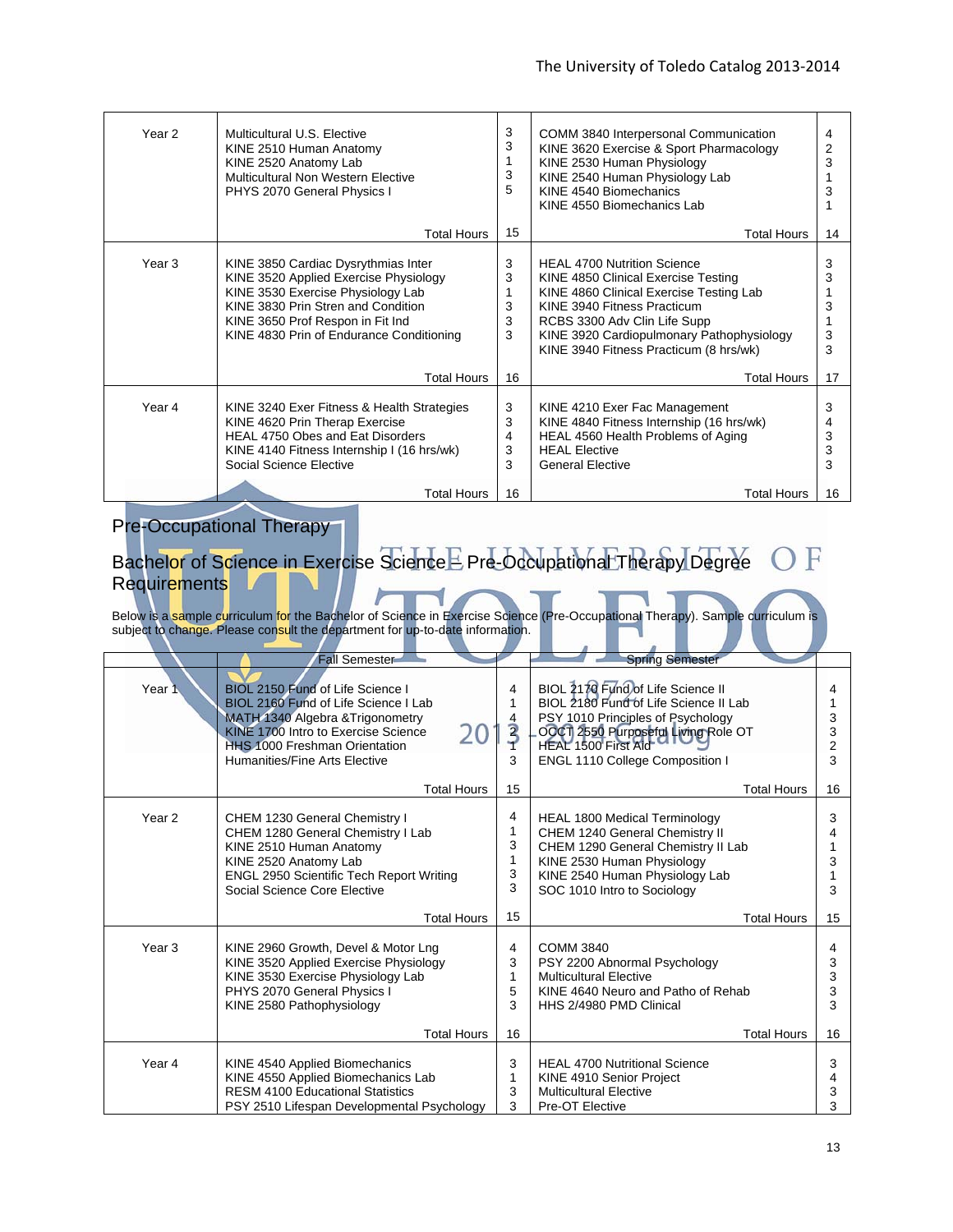| Pre-OT Elective |        | <b>General Elective</b> | 2-4    |
|-----------------|--------|-------------------------|--------|
| Pre-OT Elective | ~<br>ີ |                         |        |
|                 |        | <b>Total Hours</b>      | $15 -$ |
|                 | 16     |                         | . –    |

### Pre-Physical Therapy

The pre-physical therapy concentration provides students with the opportunity to complete the B.S.E.S. degree and prepare for admission into a graduate entry-level physical therapy program. The curriculum provides a mix of science and health related courses and clinical experiences that are intended to provide the ideal preparation for admission into the university's doctor in physical therapy program, as well as meet the admission requirements for similar programs across the country. Many students who complete the program will apply for admission to The University of Toledo's Doctor in Physical Therapy program, which has long been affiliated with this program. All physical therapy programs involve a competitive admission process. Thus, completion of the pre-physical therapy option at UT does not guarantee acceptance to a physical therapy program.

### Bachelor of Science in Exercise Science – Pre-Physical Therapy Degree Requirements

Below is a sample curriculum for the Bachelor of Science in Exercise Science Pre-Physical Therapy). Sample curriculum is subject to change. Please consult the department for up-to-date information.

|                   | <b>Fall Semester</b>                                                                                                                                                                                                                                             |                                                            | <b>Spring Semester</b>                                                                                                                                                                                                                   |                                          |
|-------------------|------------------------------------------------------------------------------------------------------------------------------------------------------------------------------------------------------------------------------------------------------------------|------------------------------------------------------------|------------------------------------------------------------------------------------------------------------------------------------------------------------------------------------------------------------------------------------------|------------------------------------------|
| Year <sub>1</sub> | BIOL 2150 Fund of Life Science I<br>BIOL 2160 Fund of Life Science I Lab<br>MATH 1340 Algebra & Trigonometry<br><b>KINE 1700 Intro to Exercise Science</b><br><b>HHS 1000 Freshman Orientation</b><br><b>Humanities/Fine Arts Elective</b><br><b>Total Hours</b> | 4<br>1<br>4<br>$\overline{2}$<br>1<br>3<br>h <sub>5.</sub> | BIOL 2170 Fund of Life Science II<br>BIOL 2180 Fund of Life Science II Lab<br>PSY 1010 Principles of Psychology<br>HHS 2980 PMD Clinical<br>HEAL 1500 First Aid<br>ENGL 1110 College Composition I<br><b>Total Hours</b>                 | 4<br>3<br>3<br>$\overline{2}$<br>3<br>16 |
| Year <sub>2</sub> | CHEM 1230 General Chemistry I<br>CHEM 1280 General Chemistry I Lab<br>KINE 2510 Human Anatomy<br>KINE 2520 Anatomy Lab<br><b>ENGL 2950 Scientific Tech Report Writing</b><br>Social Science Core Elective<br><b>Total Hours</b>                                  | 4<br>1\<br>$\frac{3}{1}$<br>3<br>3<br>15                   | <b>HEAL 1800 Medical Terminology</b><br><b>CHEM 1240 General Chemistry II</b><br>CHEM 1290 General Chemistry II Lab<br>KINE 2530 Human Physiology<br>KINE 2540 Human Physiology Lab<br>Multicultural U.S. Elective<br><b>Total Hours</b> | 3<br>4<br>1<br>3<br>3<br>15              |
| Year <sub>3</sub> | KINE 2960 Growth, Devel & Motor Lng<br>KINE 3520 Applied Exercise Physiology<br>KINE 3530 Exercise Physiology Lab<br>PHYS 2070 General Physics I<br>PSY 2200, 2510 or 2700<br><b>Total Hours</b>                                                                 | 3<br>1<br>5<br>3<br>16                                     | COMM-3840 or 1010<br>PHYS 2080 Physics II I UU<br>KINE 4620 Therapeutic Kinesiology<br>KINE 2580 Pathophysiology<br><b>Total Hours</b>                                                                                                   | $3 - 4$<br>5<br>3<br>3<br>$14 -$<br>15   |
| Year 4            | KINE 4540 Applied Biomechanics<br>KINE 4550 Applied Biomechanics Lab<br><b>RESM 4100Educational Statistics</b><br>HEAL 4560 Health Problems of Aging<br>Pre-PT Elective<br><b>General Elective</b>                                                               | 3<br>1<br>3<br>3<br>3<br>3                                 | <b>HEAL 4700 Nutrition Science</b><br>KINE 4640 Neuro and Patho of Rehab<br>KINE 4910 Senior Research Project<br><b>Multicultural Elective</b><br><b>Pre-PT Elective</b>                                                                 | 3<br>3<br>4<br>3<br>3                    |
|                   | <b>Total Hours</b>                                                                                                                                                                                                                                               | 16                                                         | <b>Total Hours</b>                                                                                                                                                                                                                       | $15 -$<br>17                             |

Pre-PT Electives include: KINE 3730 Fitness Asses & Programming, KINE 4850 Clinical Exercise Test and Prog, KINE 4860 Clin Ex Test and Prog Lab, KINE 4940 Pre-PT Internship, KINE 4990 Independent Study in Exer Sci, or other by approval of an adviser. General Electives as needed to meet the 124 credit hour graduation requirement.

### Pre-Physician Assistant

Students planning to enter a physician assistant program after graduation should identify the programs to which they may apply. The specific admission requirements for those programs should be determined. If the requirements are not already among the required courses, they should be included among the supporting electives.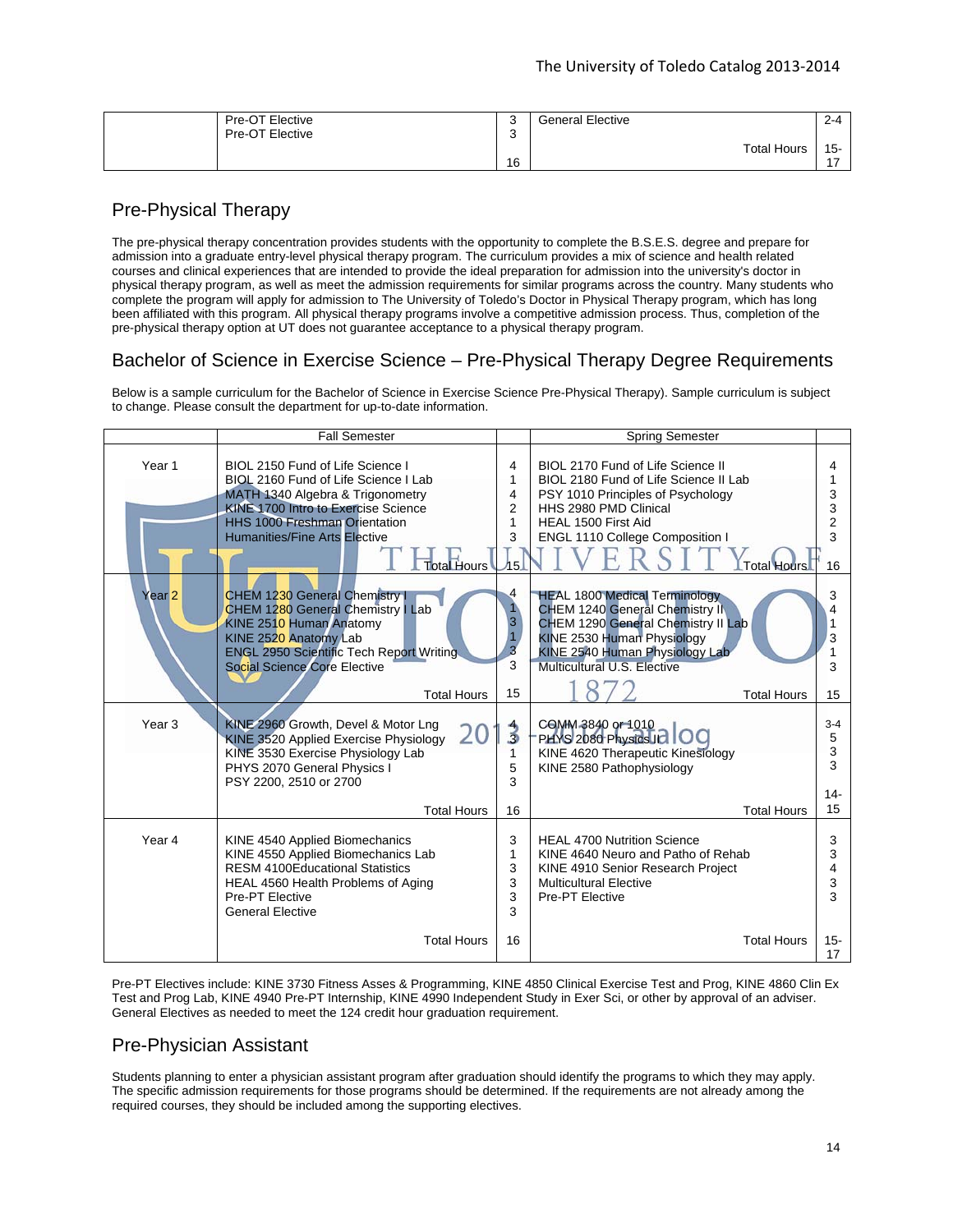|                   | <b>Fall Semester</b>                                                                                                                                                                                                                          |                                               | <b>Spring Semester</b>                                                                                                                                                                                                                                  |                                               |
|-------------------|-----------------------------------------------------------------------------------------------------------------------------------------------------------------------------------------------------------------------------------------------|-----------------------------------------------|---------------------------------------------------------------------------------------------------------------------------------------------------------------------------------------------------------------------------------------------------------|-----------------------------------------------|
| Year <sub>1</sub> | BIOL 2150 Fund of Life Science I<br>BIOL 2160 Fund of Life Science I Lab<br>MATH 1340 Algebra & Trigonometry<br>KINE 1700 Intro to Exercise Science<br>HHS 1000 Freshman Orientation<br>ENGL 1110 College Composition I<br><b>Total Hours</b> | 4<br>1<br>4<br>$\overline{2}$<br>1<br>3<br>15 | BIOL 2170 Fund of Life Science II<br>BIOL 2180 Fund of Life Science II Lab<br>PSY 1010 Principles of Psychology<br><b>HEAL 1800 Medical Terminology</b><br>HEAL 1500 First Aid<br><b>ENGL 2950 Scientific Tech Report Writing</b><br><b>Total Hours</b> | 4<br>1<br>3<br>3<br>$\overline{c}$<br>3<br>16 |
| Year <sub>2</sub> | CHEM 1230 General Chemistry I<br>CHEM 1280 General Chemistry I Lab<br>KINE 2510 Human Anatomy<br>KINE 2520 Anatomy Lab<br>Humanities/Fine Arts Elective<br>Social Science Core Elective                                                       | 4<br>1<br>3<br>1<br>3<br>3                    | <b>CHEM 1240 General Chemistry II</b><br>CHEM 1290 General Chemistry II Lab<br>KINE 2530 Human Physiology<br>KINE 2540 Human Physiology Lab<br><b>Multicultural Elective</b><br>PSY 2510 Lifespan Developmental Psychology                              | 4<br>1<br>3<br>1<br>3<br>3                    |
|                   | <b>Total Hours</b>                                                                                                                                                                                                                            | 15                                            | <b>Total Hours</b>                                                                                                                                                                                                                                      | 15                                            |
| Year <sub>3</sub> | CHEM 2410 Organic Chemistry I<br>CHEM 2460 Organic Chemistry I Lab<br>BIOL 3030 Cell Biology (rec.)<br>KINE 2960 Growth, Devel & Motor Lng<br>KINE 3520 Applied Exercise Physiology<br>KINE 3530 Exercise Physiology Lab                      | 3<br>$\mathbf{1}$<br>3<br>4<br>B              | CHEM 2420 Organic Chemistry II (rec.)<br><b>COMM 3840</b><br>BIOL 4030 Microbiology<br>BIOL 4040 Microbiology Lab<br>PHIL 3370 Medical Ethics<br><b>Pre-PA Elective</b>                                                                                 | 3<br>4<br>3<br>3<br>3                         |
| Year 4            | <b>Total Hours</b><br><b>KINE 4540 Applied Biomechanics</b><br>KINE 4550 Applied Biomechanics Lab<br><b>RESM 4100 Educational Statistics</b><br>PHYS 2070 General Physics I<br><b>Pre-PA Elective</b><br><b>Total Hours</b>                   | $\sqrt{15}$<br>3<br>3<br>5<br>3<br>15         | <b>Total Hours</b><br><b>HEAL 4700 Nutritional Science</b><br>KINE 4910 Senior Project<br><b>Multicultural Elective</b><br><b>Pre-PA Elective</b><br>Pre-PA Elective<br><b>Total Hours</b>                                                              | 17<br>3<br>4<br>3<br>3<br>3<br>16             |
|                   | Minor in Exercise Science                                                                                                                                                                                                                     |                                               | - 2014 Catalog                                                                                                                                                                                                                                          |                                               |

### Bachelor of Science in Exercise Science – Pre-Physician Assistant Degree **Requirements**

### Minor in Exercise Science

A minor in exercise science is offered by the department of kinesiology to provide students from other departments across the University with the opportunity to gain experience in this area. The minor requires 22 credits of course work, including required lecture and lab courses in human anatomy, physiology, exercise physiology, and biomechanics, as well as elective courses taken from a variety of areas within exercise science. Students interested in completing the minor in exercise science should contact the department's academic adviser for additional information.

#### Required – 18 hours

| <b>Required Course</b>                          | <b>Hours</b> |
|-------------------------------------------------|--------------|
| KINE 1700 Introduction to Exercise Science      | 2            |
| KINE 2510 Human Anatomy*                        | 3            |
| KINE 2520 Human Anatomy Lab*                    | 1            |
| KINE 2530 Human Physiology*                     | 3            |
| KINE 2540 Human Physiology Lab*                 |              |
| KINE 3520 Applied Exercise Physiology           | 3            |
| KINE 3530 Applied Exercise Physiology Lab       | 1            |
| KINE 4540 Applied Biomechanics                  | 3            |
| KINE 4550 Applied Biomechanics Lab              | 1            |
| Electives – 6 hours                             |              |
| KINE 1110 Introduction to Athletic Training     | 2            |
| KINE 2580 Human Pathophysiology for Health Care | 3            |
| KINE 2590 Microbiology and Infectious Diseases  | 3            |
|                                                 |              |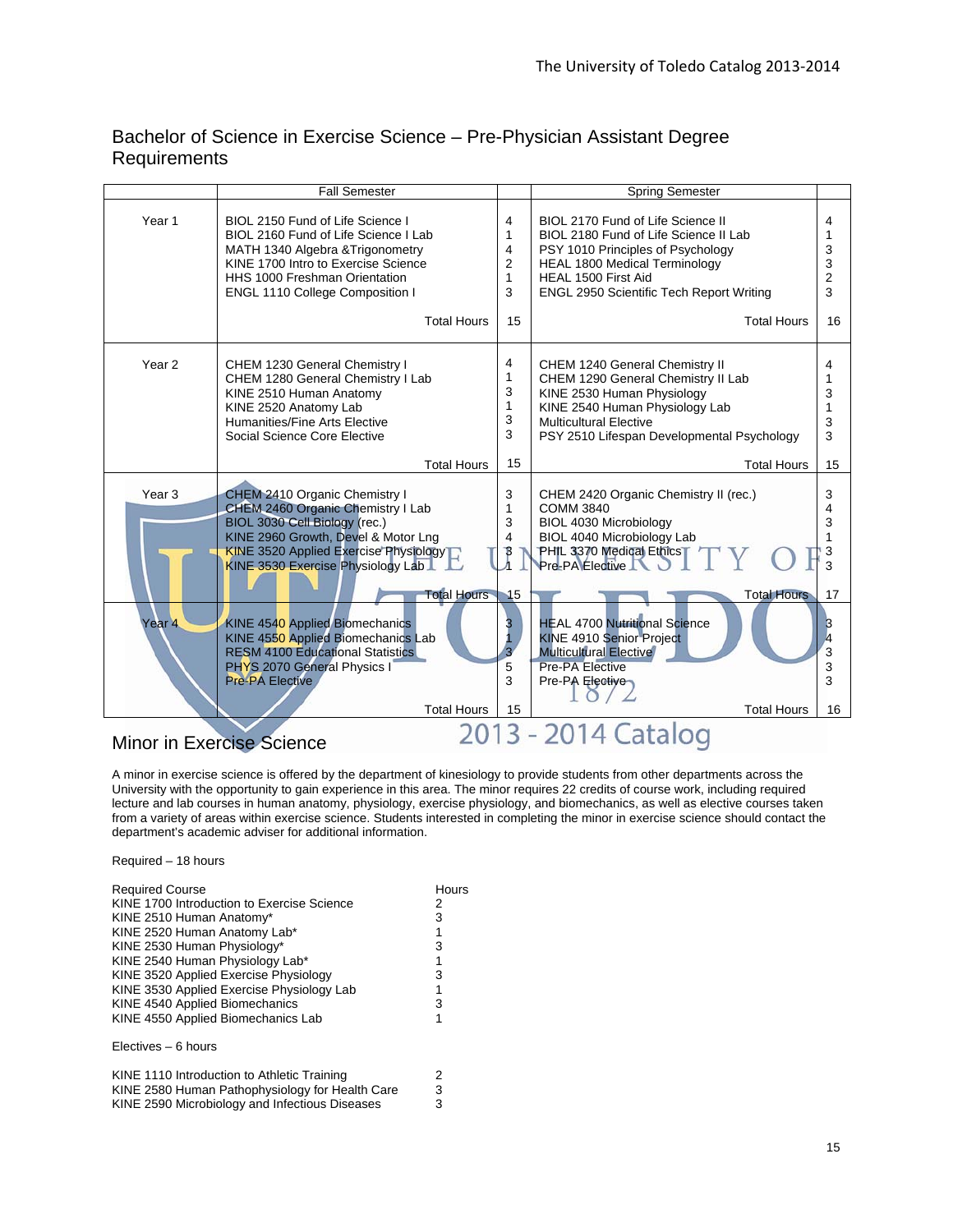ERSIT

| 4       |
|---------|
| 2       |
| 2       |
| 3       |
| 3       |
|         |
| $1 - 3$ |
|         |

\*Courses can be waived if the student has successfully completed comparable anatomy and physiology course work in another department within or outside The University of Toledo.

Students will be required to meet all of the prerequisites and co-requisites for the elective courses in the minor.

### **Respiratory Care Program**

Respiratory care is an allied health specialty. Respiratory care practitioners work with physicians in the treatment, management, control, diagnostic evaluation and care of patients with deficiencies and abnormalities associated with the cardiopulmonary system.

Respiratory therapists treat a diverse group of patients ranging from newborn and pediatric patients to adults and the elderly. Disease states or conditions often requiring care include asthma, emphysema, chronic obstructive lung disease, pneumonia, cystic fibrosis, infant respiratory distress syndrome and conditions brought on by shock, trauma or post-operative surgical complications. Respiratory therapists also are involved in many specialty areas in the hospital, such as newborn labor and delivery, neonatal and pediatric intensive care units, pulmonary function laboratory, sleep laboratory and adult intensive care units. The baccalaureate degree prepares respiratory therapists to deliver respiratory care in the hospital, home and alternative care sites.

The respiratory therapist with an earned baccalaureate is an advanced-level practitioner who is eligible to sit for the national board exam for entry-level certification, to become registered as an advanced practitioner, and to take specialty examinations in perinatal/pediatrics and pulmonary function technology.

# Selective Admissions Requirements

Acceptance into the respiratory care program is limited due to the number of students who can be accommodated by the faculty and clinical facilities. Once admitted to the University, students must file a separate application for the respiratory care program with the program selective admissions committee. Selective admission criteria are listed below.

- Complete the following courses (or their equivalent or higher) with a grade of C or better: ENGL 1110 College Composition I; ENGL 1130 College Composition II; HEAL 1800 Medical Terminology; CHEM 1120 Chemistry for Health Sciences; and KINE 2560 Anatomy & Physiology I, and KINE 2460 Anatomy & Physiology I Lab; and KINE 2570 Anatomy & Physiology II, and KINE 2470 Anatomy & Physiology II Lab, Math 1320 (College Algebra), and KINE 2590 (Microbiology and Infectious Diseases).
- Minimum cumulative GPA of 2.5
- In addition to cumulative GPA, the student's GPA in the courses fulfilling the math and science prerequisite course requirements (MATH 1320, CHEM 1120, KINE 2460, 2470, 2560, 2570, and 2590) will be evaluated.

### Bachelor of Science in Respiratory Care

Students should follow and complete the degree requirements as displayed in the baccalaureate respiratory care program of study chart.

### Bachelor of Science in Respiratory Care – Degree Requirements

Below is a sample curriculum for the Bachelor of Science in Respiratory Care. Sample curriculum is subject to change. Please consult the department for up-to-date information.

|        | <b>Fall Semester</b>                                                                                                                                                                                      |                  | <b>Spring Semester</b>                                                                                                                                                             |                  | Summer Sem                     |
|--------|-----------------------------------------------------------------------------------------------------------------------------------------------------------------------------------------------------------|------------------|------------------------------------------------------------------------------------------------------------------------------------------------------------------------------------|------------------|--------------------------------|
| Year 1 | HHS 1000 College Orientation<br>KINE 2560 Anatomy & Physiology I<br>KINE 2460 Anatomy & Physiology I Lab<br>MATH 1320 College Algebra<br><b>HEAL 1800 Medical Terminology</b><br>ENGL 1110 College Comp I | 3<br>3<br>3<br>3 | ENGL 1130 or higher College Comp II<br>PHIL 1020 Critical Thinking<br>KINE 2570 Anatomy & Physiology II<br>KINE 2570 Anatomy & Physio II Lab<br>CHEM 1120 Chemistry for Health Sci | 3<br>3<br>3<br>4 |                                |
|        | <b>Total Hours</b>                                                                                                                                                                                        | 14               | <b>Total Hours</b>                                                                                                                                                                 | 14               |                                |
| Year 2 | KINE 2590 Microbiology & Inf Disease<br>HEAL 3800 Death & Dying                                                                                                                                           | 3                | <b>HEAL 4700 Nutrition Science</b><br>PHIL 3370 Medical Ethics                                                                                                                     | 3<br>3           | <b>RCBS</b><br>3010Respiratory |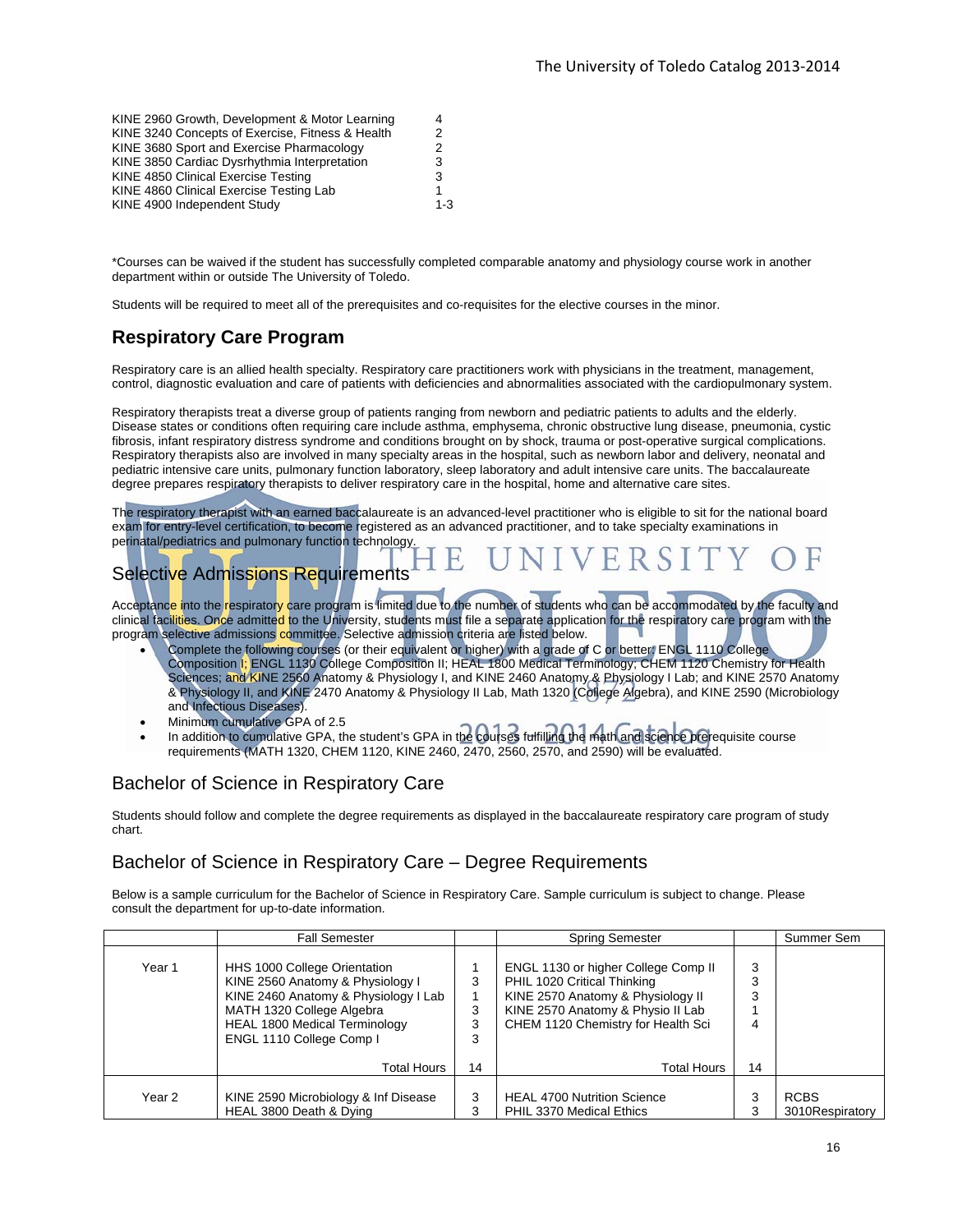|        | <b>CMPT 1100 Computer Info Applications</b> | 3  | PSY 1010 Intro to Psychology          | 3  | <b>Fundamentals</b> |
|--------|---------------------------------------------|----|---------------------------------------|----|---------------------|
|        | <b>Professional Support Elective</b>        | 3  | <b>Professional Support Elective</b>  | 3  | <b>RCBS 3020</b>    |
|        | <b>Multicultural Elective</b>               | 3  | <b>Humanities Elective</b>            | 3  | Respiratory         |
|        |                                             |    |                                       |    | Care Practice       |
|        | <b>Total Hours</b>                          | 15 | <b>Total Hours</b>                    | 15 | (Total Hours 8)     |
|        |                                             |    |                                       |    |                     |
| Year 3 | RCBS 3110 Resp Care Therapeutics            | 4  | RCBS 3210 Resp Care Therapeutics II   | 4  |                     |
|        | RCBS 3120 Resp Care Practice II             |    | RCBS 3220 Respira Care Practice III   |    |                     |
|        | RCBS 3130 Cardiopulmonary Diagnos           | 4  | RCBS 3230 Cardiopulmonary Diagn       | 3  |                     |
|        |                                             |    | Social Science Elective               | 3  |                     |
|        |                                             |    |                                       |    |                     |
|        | <b>Total Hours</b>                          | 15 | <b>Total Hours</b>                    | 17 |                     |
|        |                                             |    |                                       |    |                     |
| Year 4 | RCBS 4140 Integrated Clinical Prac I        | 4  | RCBS 3300 Adv Cardiac Life Support    |    |                     |
|        | RCBS 4150 Neonatal/Pediatric Res.           | 4  | RCBS 4240 Integrated Clinical Prac II | 3  |                     |
|        | <b>RCBS 4160 Clinical Assessment</b>        | 3  | RCBS 4510 Resp Care in Alt. Sites     | 3  |                     |
|        | RCBS 4700 Res Analysis in Res Care          | 3  | RCBS 4800 Issues in Prof Practice     | 3  |                     |
|        |                                             |    | RCBS 4810 Prep for Prof Practice      |    |                     |
|        |                                             |    | <b>Multicultural Elective</b>         | 3  |                     |
|        |                                             |    |                                       |    |                     |
|        | Total Hours                                 | 14 | Total Hours                           | 14 |                     |

Professional Support Electives – choose 2

HEAL 2500 Personal Health Health HEAL 2500 Personal Health Health Health Health Care<br>HCAR 4510 Medical and Legal Aspects of Health HEAL 2700 Community Health HEAL 4560 Health Problems of Aging HEAL 4800 Public Health Research & Statistics **Reading RCBS 4740 Polysomnography I**<br>HIM 3200 Health Care Resources, Payers & Consumers RCBS 4760 Polysomnography II HIM 3200 Health Care Resources, Payers & Consumers

HCAR 4510 Medical and Legal Aspects of Health Care HEAL 3500 Environmental Health Health HCAR 4530 Problem Solving in the Health Care Environment<br>HCAR 4550 Health Hoblems of Aging HCAR 4550 Health Care Finance

# Respiratory Care Degree Completion Track (R.R.T. to B.S. R.T.) S

The progr<mark>am</mark> is desi<mark>g</mark>ned as a nontraditional track for individuals who have completed an associate's degree in respiratory care and have already earned the Registered Respiratory Therapist (RRT) credential granted by the National Board for Respiratory Care. The program includes upper division professional courses, which are contained in the traditional bachelor's program, but allows for student selection of an area of specialization to enhance professional growth. In addition, the professional support courses encompass many issues in health care and health education that are relevant to the practicing professional.

# Bachelor of Science Degree Requirements for Completion Track

To complete the Bachelor of Science degree in respiratory care, a student must take 124 semester hours and maintain a minimum GPA of 2.0 at the University of Toledo. A minimum of 64 hours must be taken at the 2000 to 4000 levels, with a minimum of 32 hours at the 3000 and 4000 levels.

| Requirement<br>University Core Curriculum<br>Lower Division Professional Courses<br><b>Upper Division Professional Courses</b><br>Required Professional Courses - 7<br>Area of Specialization - 6 | Hours<br>27-30<br>$30 - 35$<br>13 |        |
|---------------------------------------------------------------------------------------------------------------------------------------------------------------------------------------------------|-----------------------------------|--------|
| <b>Professional Support Courses</b>                                                                                                                                                               | 22                                |        |
| <b>General Electives</b>                                                                                                                                                                          | $21 - 26$                         |        |
| Minimum total hours                                                                                                                                                                               | 124                               |        |
| Required Courses - 7 hours<br>RCBS 4160 Clinical Assessment<br>RCBS 3300 Advanced Cardiac Life Support<br>RCBS 4700 Research Analysis in Respiratory Care                                         |                                   | 3<br>3 |
| Area of Specialization – Select a minimum of 6 hours                                                                                                                                              |                                   |        |
| RCBS 4150 Neonatal/Pediatric Respiratory Care<br>RCBS 3230 Cardiopulmonary Diagnostics II                                                                                                         |                                   | 4<br>3 |
| RCBS 4510 Respiratory Care in Alternate Sites                                                                                                                                                     |                                   | 3      |
| RCBS 4800 Issues in Professional Practice                                                                                                                                                         |                                   | 3      |
| RCBS 4740 Polysommography I                                                                                                                                                                       |                                   | 3      |
| RCBS 4760 Polysommography I                                                                                                                                                                       |                                   | 3      |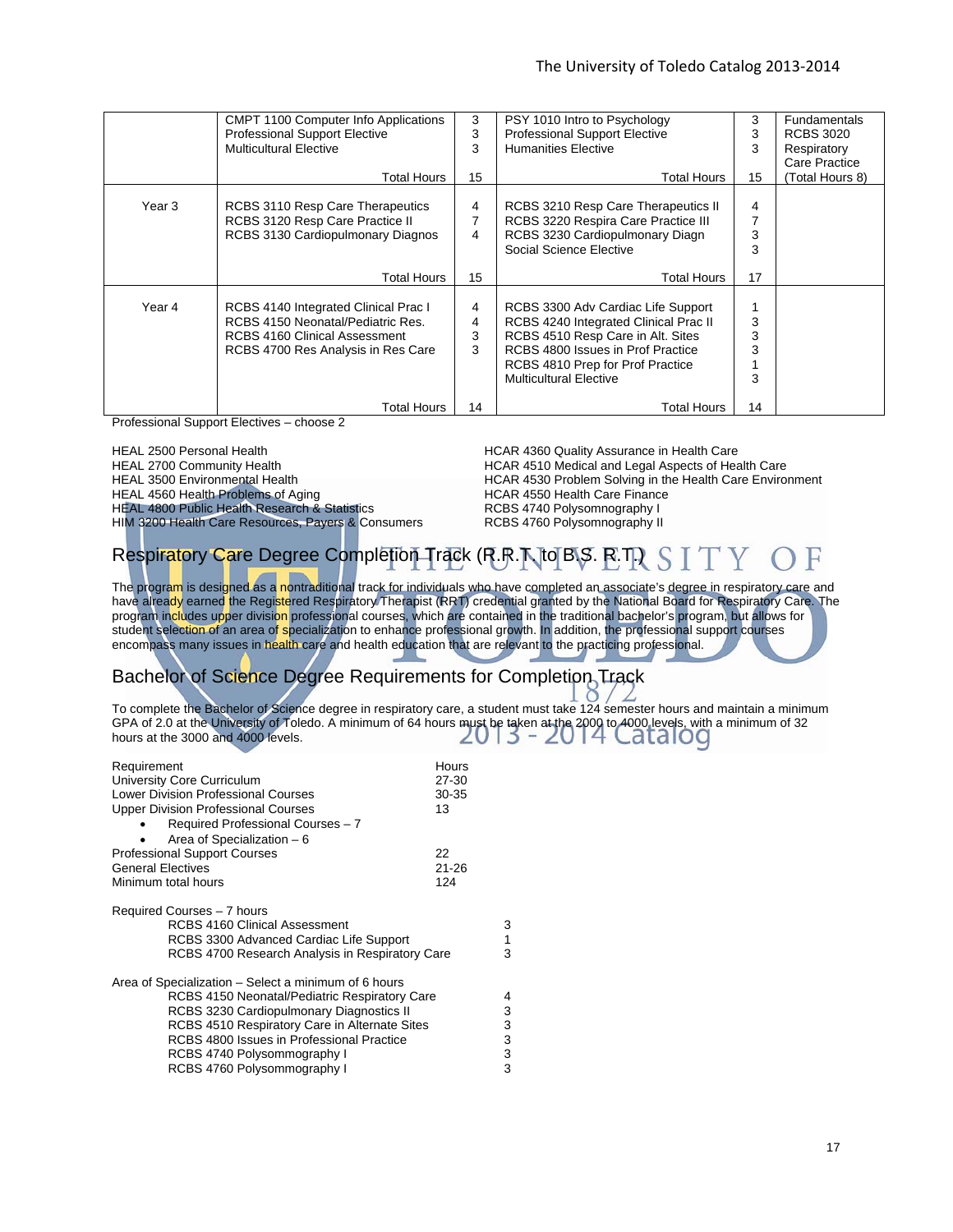| Professional Support Courses - 16 hours                |       |
|--------------------------------------------------------|-------|
| HCAR 4360 Quality Assurance in Health Care             | 3     |
| HCAR 4530 Problem Solving in the Health Care Environ   | 4     |
| HCAR 4510 Medical and Legal Aspects of Health Care     | 3     |
| <b>HCAR 4550 Health Care Finance</b>                   | 3     |
| PHIL 3370 Medical Ethics                               | 3     |
| Professional Support Electives – 6 hours               |       |
| <b>HEAL 3500 Environmental Health</b>                  | 3     |
| HEAL 3800 Death and Dying                              | 3     |
| HEAL 4560 Health Problems of Aging                     | 3     |
| <b>HEAL 4700 Nutritional Science</b>                   | 3     |
| <b>HEAL 4800 Public Health Research and Statistics</b> | 3     |
| HIM 3200 Healthcare Resources, Payers & Consumers      | 3     |
| <b>General Electives</b>                               | 21-26 |

### **Department of Rehabilitation Sciences**

### **Pre-Occupational Therapy Program**

The program in occupational therapy is primarily on the graduate level. Pre-occupational therapy programs are provided in the department of kinesiology and the department of health and recreation professions. In addition, students wishing to explore occupational therapy as a career option should enroll in

OCCT 2550 Purposeful Living: The Role of Occupational Therapy – 3 hours

### **Pre-Physical Therapy Program**

The program in physical therapy is provided in the graduate level. Pre-physical therapy program is provided in the department of Kinesiology. Students are encouraged to review the admission requirement of the graduate physical therapy program while preparing as an undergraduate student.

### **Speech-Language Pathology Program**

The program provides course work in communication disorders which prepares the student for graduate work in speech-language pathology. The strengths of the program include supervised clinical experiences on the undergraduate level, undergraduate foundations in normal speech processes and language development and introductory courses in communication disorders. A master's degree is one of the requirements for licensure and certification as a speech-language pathologist.

### Bachelor of Science in Speech-Language Pathology Degree Requirements

Below is a sample curriculum for the Bachelor of Science in the speech-language pathology program. Sample curriculum is subject to change. Please consult the department for up-to-date information. All course pre-requisites must be met. Other than KINE 2460 and 2560, non-SLP courses may be taken in a different order than shown.

|        | <b>Fall Semester</b>                                                                                                                                                                                  |                       | <b>Spring Semester</b>                                                                                                                                                                               |                       |
|--------|-------------------------------------------------------------------------------------------------------------------------------------------------------------------------------------------------------|-----------------------|------------------------------------------------------------------------------------------------------------------------------------------------------------------------------------------------------|-----------------------|
| Year 1 | MATH 2600<br>PSY 1010 Principles of Psychology<br>SOC 1010 Intro to Sociology<br><b>ENGL 1110 College Composition I</b><br>HHS 1000 Freshman Orientation<br>SLP 2400 Intro to Communication Disorders | 3<br>3<br>3<br>3<br>3 | Humanities/Fine Arts Elective<br>KINE 2560 Anatomy & Physiology I<br>KINE Anatomy & Physiology I Lab<br>ENGL 2960 or Comp II<br>HEAL 1800, 2500, 4560, COUN 2220, or 4080<br><b>General Elective</b> | 3<br>3<br>3<br>3<br>3 |
|        | Total Hours                                                                                                                                                                                           | 16                    | <b>Total Hours</b>                                                                                                                                                                                   | 16                    |
| Year 2 | SLP 3020 Anat & Phy of Comm Mechanism<br>SLP 3030 Normal Language Acquisition<br>HEAL 1500 First Aid<br><b>General Electives</b>                                                                      | 4<br>3<br>2<br>6      | SLP 3010 Phonetics<br>SLP 3140 Analyzing Language<br>Humanities/Fine Arts Elective<br><b>General Elective</b>                                                                                        | 4<br>3<br>6           |
|        | Total Hours                                                                                                                                                                                           | 15                    | <b>Total Hours</b>                                                                                                                                                                                   | 17                    |
| Year 3 | SLP 3150 Speech Science<br>SLP 3170 Hearing Science                                                                                                                                                   | 3                     | SLP 3300 Artic & Phonology<br>SLP 3800 Methods for Clinical Intervention                                                                                                                             | 3                     |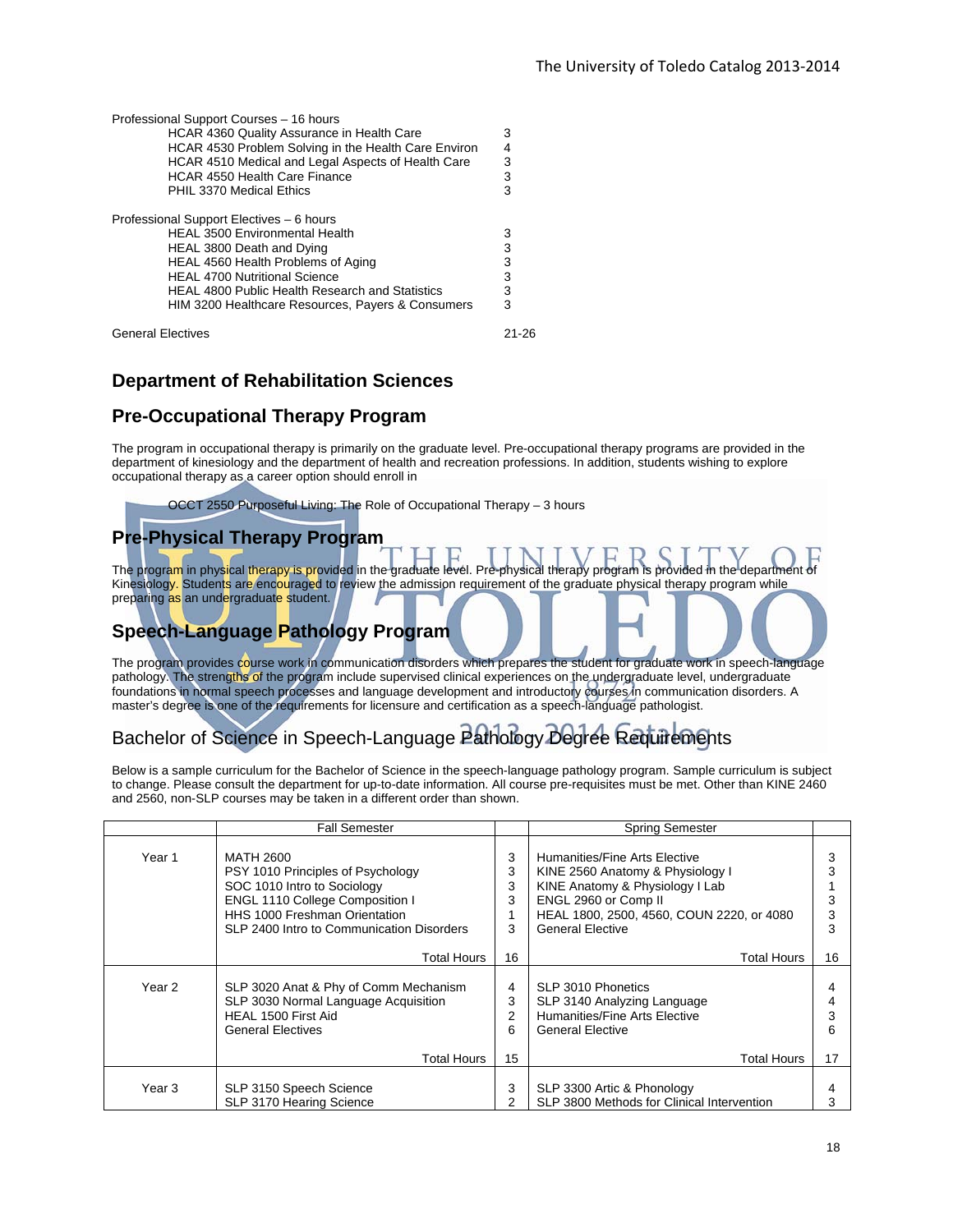|        | SLP 3200 Artic & Phonology<br><b>Multicultural Elective</b><br><b>General Elective</b>                    | 3<br>3        | (requires > 3.25 GPA)<br>HEAL 1800, 2500, 4560, COUN 2220 or 4080<br>Multicultural or General Elective<br>SLP 3400 Audiology |     |
|--------|-----------------------------------------------------------------------------------------------------------|---------------|------------------------------------------------------------------------------------------------------------------------------|-----|
|        | Total Hours                                                                                               | 15            | Total Hours                                                                                                                  | 13  |
| Year 4 | SLP 4000 Beginning Clinical Practicum<br>SPED 2040 Perspectives<br><b>General Elective</b><br>Total Hours | 3<br>12<br>17 | SLP 4350 Concomitant Disorders<br>SPED 4110 or 4120 Mod/Intensive<br><b>General Electives</b>                                |     |
|        |                                                                                                           |               | <b>Total Hours</b>                                                                                                           | 15  |
|        |                                                                                                           |               | Total credits must equal or exceed                                                                                           | 124 |

NOTE: Students must earn a "C" or higher grade in all major courses as well as those courses that meet ASHA and Ohio Department of Education requirements. See program check sheet provided by the advisor for additional information. Graduate program requirements may be higher.

### **Transfer Students in Speech-Language Pathology**

Below is a sample curriculum for the Bachelor of Science in the speech-language pathology program for transfer students. Sample curriculum is subject to change. Please consult the department for up-to-date information. All course pre-requisites must be met.



NOTE: Students must earn a "C" or higher grade in all major courses as well as those courses that meet ASHA and Ohio Department of Education requirements. To get into the clinical sequence of courses and graduate school require a higher GPA (SLP  $3800 \ge 3.25$  GPA).

# **College of Health Sciences**

**Amy Allen,** 2003, assistant professor B.E., M.Ed., Ph. D. The University of Toledo

**Peggy Arnos**, 2011, lecturer B.A., M.S., Ph.D., The University of Toledo

**Max Baumgartner,** 2007, clinical assistant professor B.A., B.S., The University of Toledo; M.S. The University of St. Augustine; Ph.D., Nova Southeastern University

**Barbaranne J. Benjamin,** 1988, professor and executive associate dean for academic affairs B.A., Mansfield State College; M.S., M.A., Ph.D., The Pennsylvania State University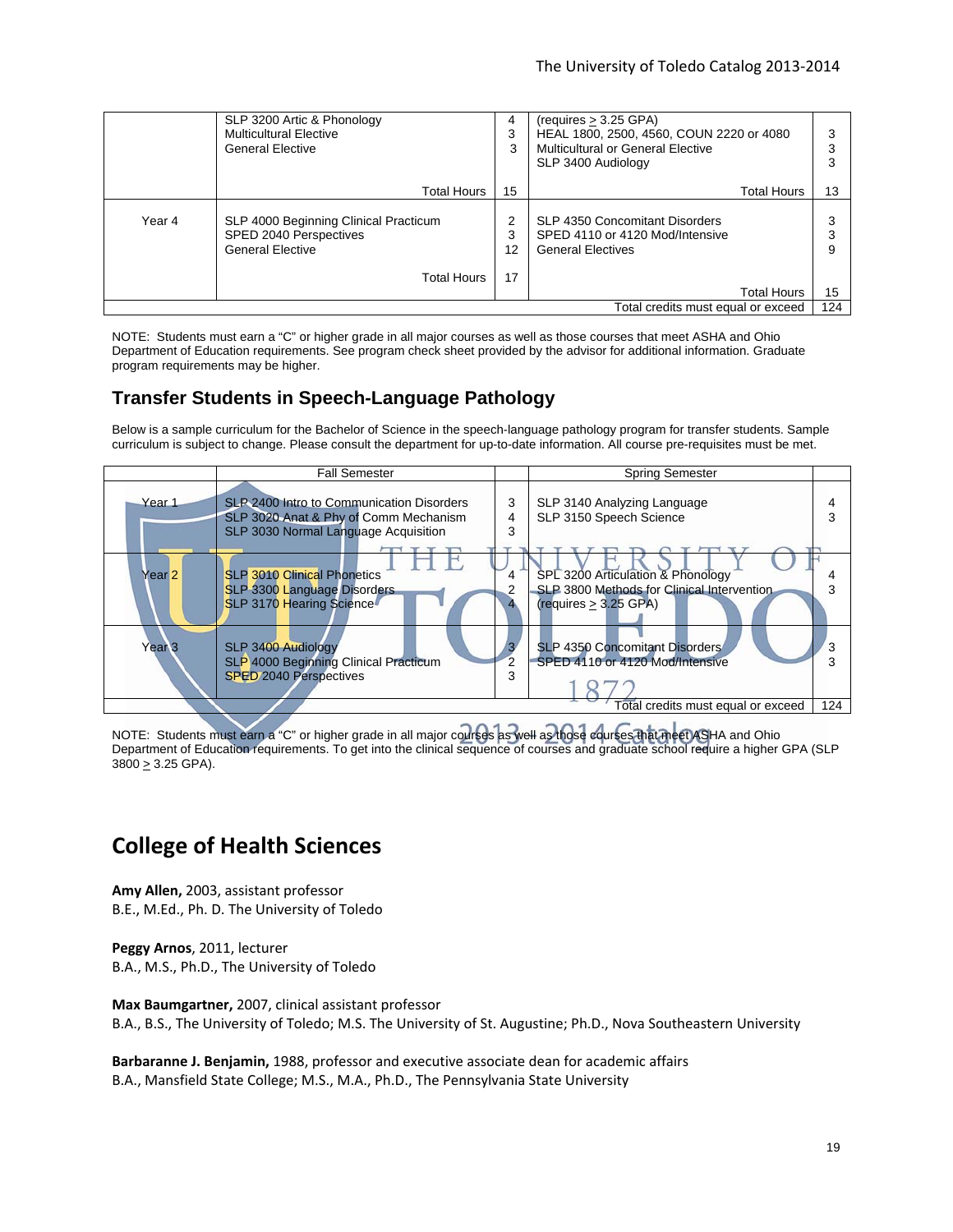**Jamal Bittar,** 2003, senior lecturer B.A., M.A., The University of Toledo

**Craig Black,** 1979, associate professor Ph.D., Dartmouth College; RRT‐NPS

**Debra J. Boardley,** 1994, professor B.S., Youngstown State University; M.H.S., Washington University; Ph.D., University of South Carolina

**Amy Both,** 1994, clinical assistant professor B.S., The Ohio State University; M.H.S., University of Indianapolis

**Heath B. Buckley,** CPT(P), 2009, assistant professor B.A., Bowling Green State University; M.A., The University of Toledo

**Lynne Chapman,** 1996, clinical assistant professor B.S., M.S., Eastern Michigan University

**Julie Coyle,** 2010, lecturer M.Ed, The University of Toledo

**Melanie Criss,** 2008, clinical instructor B.B.A, Campbell University; M.O.T., Medical College of Ohio; O.T.D., Chatham University

**Joseph A. Dake,** 2006, professor and chair B.A., M.P.H., Ph.D., The University of Toledo

**Lee Ellis,** 1989, professor B.A., University of Maine ‐ Portland; M.A., University of Maine ‐ Orono; Ph.D., Ohio University

1872

**Elyce Ervin,** 2003, senior lecturer B.S., M.S., Youngstown State University

2013 - 2014 Catalog **Rodney M. Gabel**, 2011, professor B.S., M.S., Bowling Green State University; Ph.D., The Pennsylvania State University

**Jennifer Glassman**, 2007, lecturer B.A., M.A., The University of Toledo

**Tavis Glassman,** 2008, associate professor B.Ed., M.S.Ed., The University of Toledo; M.P.H., The Ohio State University; Ph.D., University of Florida

**Philip A. Gribble,** 2003, professor B.A., M.A., University of North Carolina; Ph.D., The Pennsylvania State University

**Beth Ann Hatkevich,** 2007, clinical associate professor A.A.S., Lourdes College; B.S., The University of Toledo; MOT, Medical College of Ohio; Ph.D., Capella University

**Heather L. Hug,** 2007, associate lecturer B.S., Defiance College; M.S., Bowling Green State University

**Stephanie Hughes,** 2013, assistant professor B.A., University of Oregon; M.A., Central Michigan University; Ph.D., Bowling Green State University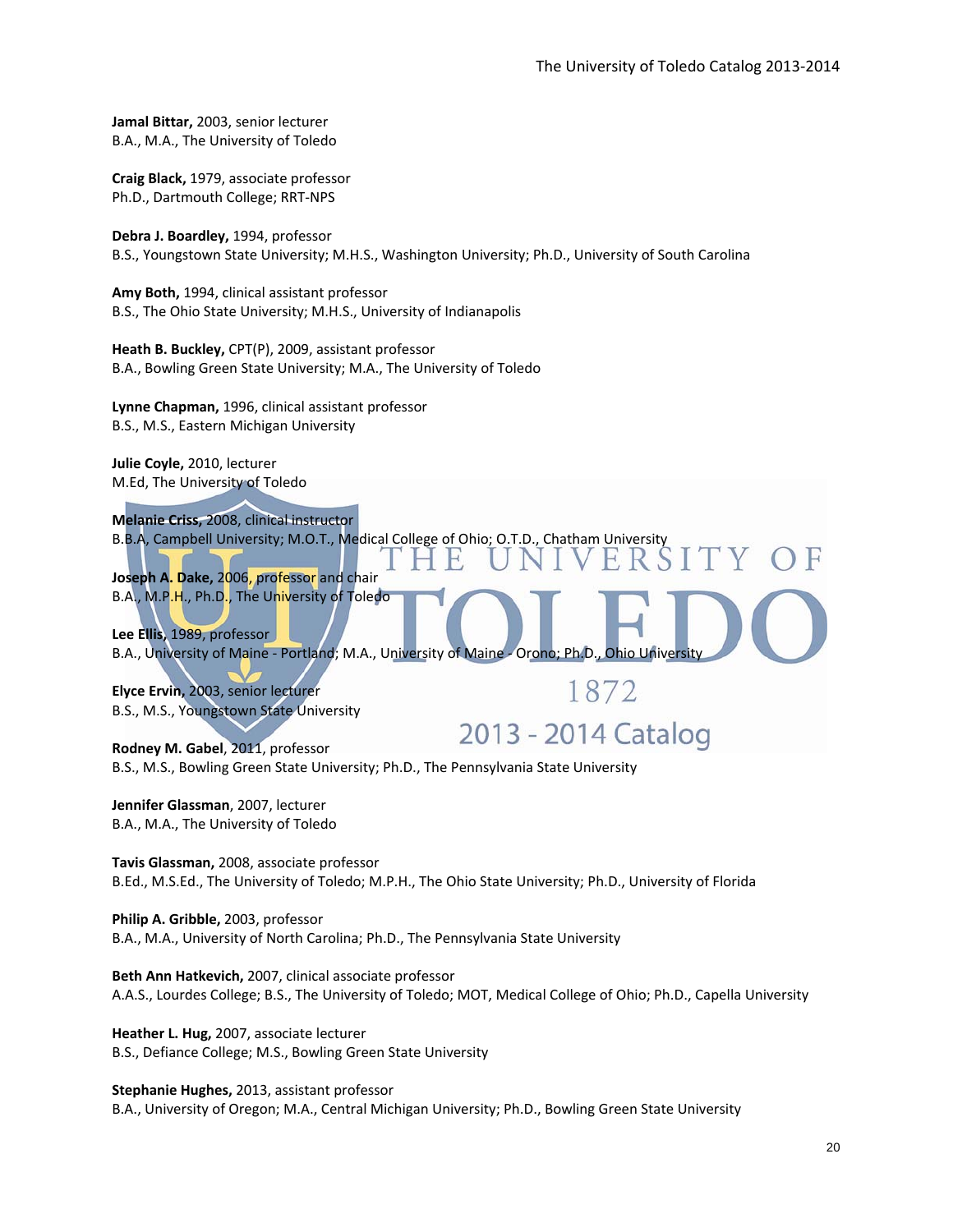**Aileen Hunt**, 2011, lecturer B.A. Ashland University; M.A., University of Akron

**Marie Janes,** 2002, lecturer M.Ed, Bowling Green State University; RHIA

**Timothy R. Jordan,** 2001, professor B.S.E., Bowling Green State University; M.Ed., Ph.D., The University of Toledo

**Kerri Knippen,** 2007, lecturer MPH, Northwest Ohio Consortium of Public Health; B.S., Bowling Green State University

**Barbara Kopp Miller,** 1991, professor and executive associate dean for research and quality B.S., M.A., Ph.D., Bowling Green State University, Bowling Green, Ohio

**Ruthie Kucharewski,** 1998, professor B.S., Kent State University; M.Ed., The University of Toledo; Ph.D., Bowling Green State University

**David Kujawa,** 1996, clinical assistant professor, director of clinical affairs B.S., Marquette University; M.B.A., The University of Findlay

**Abraham D. Lee,** 1999, associate professor B.S., Kyungpook National University; M.S., Yonsei University; M.S., Northeastern Illinois University; Ph.D., Arizona State University; M.S., Texas Woman's University

1872

**Sarah Long,** 2009, visiting assistant professor B.S., Miami University; M.S., University of Toledo

**Eric L. Longsdorf,** 2001, associate professor B.Ed., M.Ed., Ph.D., The University of Toledo

**Wendy Maran,** 2010, lecturer

B.S., Ohio State University; M.A., The University of Toledo

**Henry Marshall,** 2000 lecturer (retired) B.A., The University of Toledo; M.A., Siena Heights University

**Michelle Masterson,** 1998, associate professor and chair B.S., Bowling Green State University; M.Ed., Ph.D., The University of Toledo

**Alice McAfee,** 1986, associate professor B.S., Allegheny College; M.A., Siena Heights College; Ph.D., University of Pittsburgh

**Thomas J. McLoughlin,** 2004, associate professor B.S., Ithaca College; M.A., Adelphi University; Ph.D., The University of Toledo

**Caroline Menezes,** 2008, assistant professor B.Sc., M.Sc., University of Madras; M.A., Ohio University; Ph.D., The Ohio State University

**Alexia E. Metz,** 2007, assistant professor B.A. Eastern Michigan University, Ph.D. Northwestern University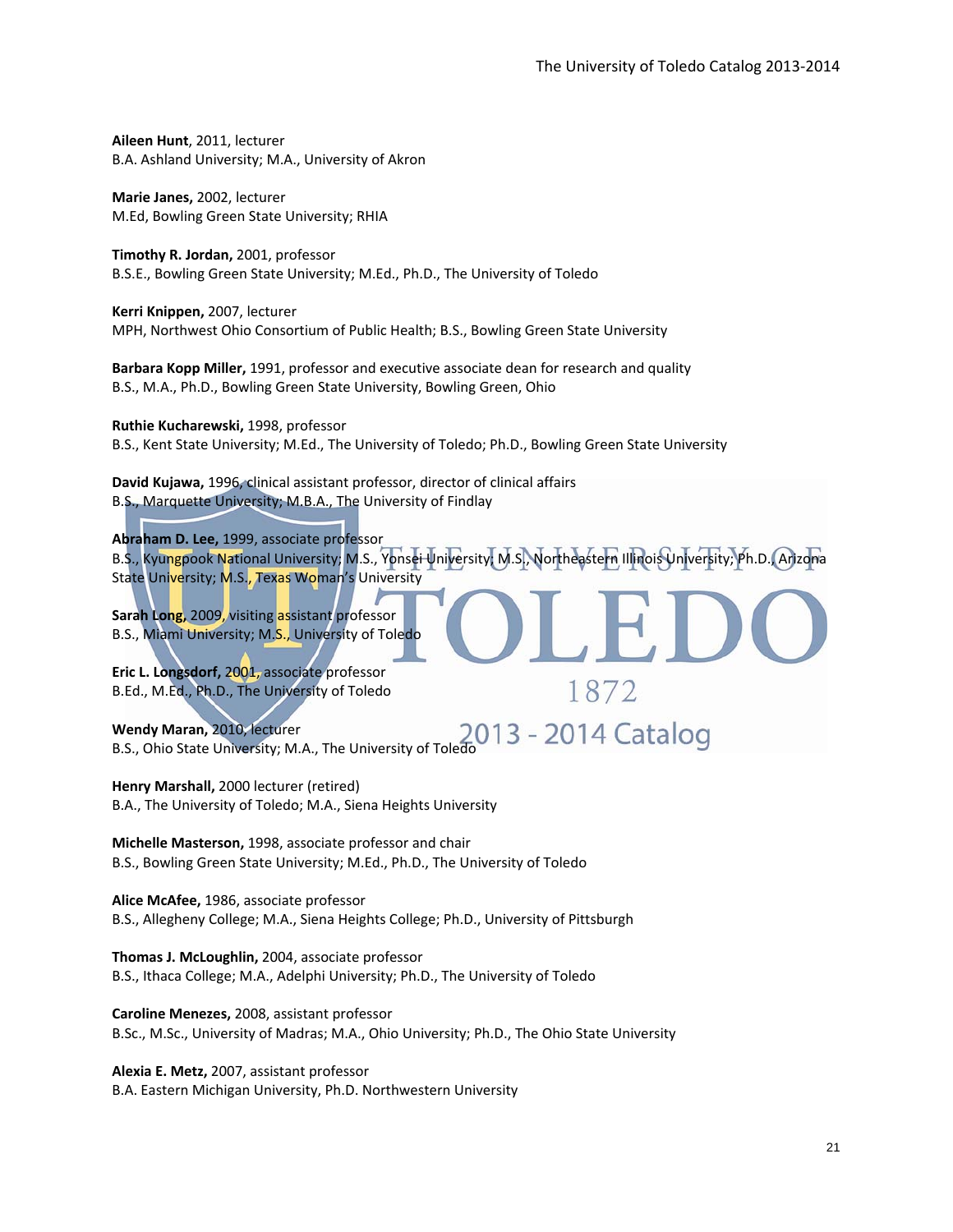**VERSITY** 

**Lori A. Pakulski,** 2000, professor B.A., Michigan State University; M.S., Ph.D., Bowling Green State University

**Mirella G. Pardee,** 1978, associate professor R.N., B.S.N., The University of Toledo; M.S.N., Wayne State University

**Francis X. Pizza,** 1998, professor

B.Ed., The University of Toledo; M.A., Adelphi University; Ph.D., The University of Toledo

**James Rankin,** 1984, associate professor (retired) B.S., Ed., University of Michigan; M.A., Western Michigan University; Ph.D., Michigan State University

**Andrea Reams**, 2005, lecturer B.S., Northwestern University; M.Ed., The University of Toledo

**Martin S. Rice,** 1997, professor

B.S., The Pennsylvania State University; M.S., Western Michigan University; Ph.D., The Pennsylvania State University

**Stephen Roberts,** 1981, associate professor (retired) B.P.H.E., M.H.K. University of Windsor; Ph.D., University of Illinois

**Barry W. Scheuermann,** 2003, associate professor and chair B.A., Ph.D., University of Western Ontario

**Beverly J. Schmoll,** 2008, professor and dean B.S., M.A., Wayne State University; Ph.D., Michigan State University

**Nilgun Sezgenis,** 2008, lecturer

A.A.S., Owens Community College; B.S., Franklin University; MPH, Northwest Ohio Consortium for Public Health The University of Toledo and Bowling Green State University 1872

**Jiunn‐Jye Shen,** associate professor B.Ed., National Taiwan Normal University; MSPH, Kaohsiung Medical University; Ph.D. University of Texas, Austin

**Tori Smith,** 2007, clinical assistant professor B.S., Michigan State University; M.S., Duke University

**Susan K Telljohann,** 1987, professor

B.S., Bowling Green State University; M.S., H.S.D., Indiana University

**Michael Tevald,** 2010, assistant professor B.A., MPT, University of Delaware; Ph.D., Virginia Commonwealth University

**Abbey Thomas,** 2010, assistant professor B.S., Pennsylvania State University; M.Ed., University of Virginia; Ph.D., University of Michigan

**Julie Jepsen Thomas**, 1995, professor B.S., University of Minnesota; M.H.E. Medical College of Georgia; Ph.D. University of Minnesota

**Amy Thompson,** 2009, professor B.S., Central Michigan University; M.S., Ed., Ph.D., The University of Toledo